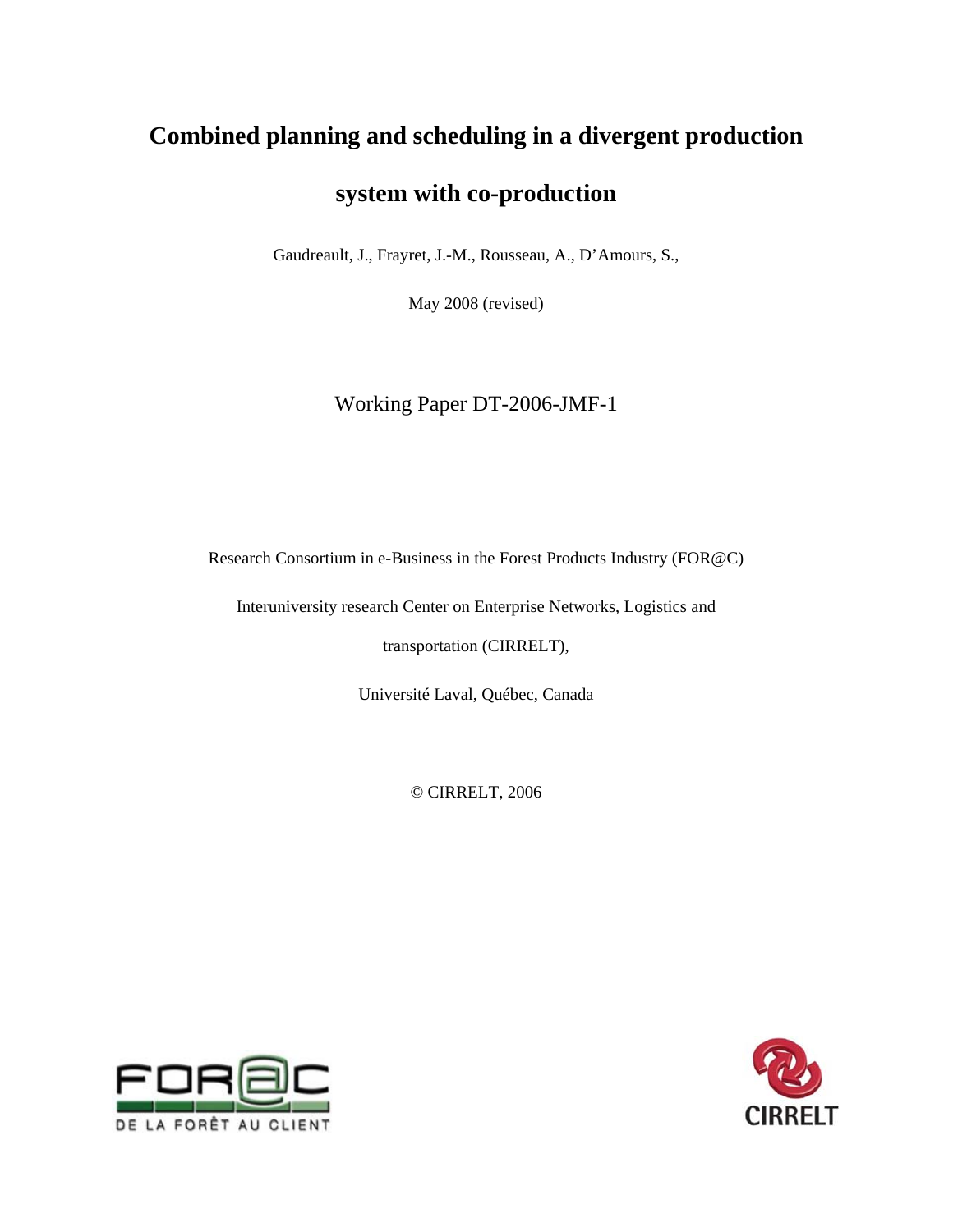## **Combined planning and scheduling in a divergent production system with co-production**

Jonathan Gaudreault<sup>a\*</sup>, Jean-Marc Frayret<sup>a,b,c</sup>, Alain Rousseau<sup>d</sup>, Sophie D'Amours<sup>a,b,c</sup>

<sup>a</sup> FORAC Research Consortium, Pavillon Adrien-Pouliot, Université Laval, Quebec (QC), Canada, G1K 7P4

<sup>b</sup> CIRRELT, Centre Interuniversitaire de Recherche sur les Réseaux d'Entreprise, la Logistique et le Transport

c *CRB, Centre de Recherche sur le Bois, Université Laval* 

d *Synaptas inc., 2740 rue Einstein, Quebec (QC), Canada, G1P 4S4* 

*\*corresponding author* 

## **Abstract**

Many research initiatives carried out in production management consider process planning and operations scheduling as two separate and sequential functions. However, there are some contexts where the two functions must be better integrated. As is the case in divergent production systems with co-production (i.e. producing different products at the same time from a single product input) when alternative production processes are available. This paper studies such a context.

The studied application concerns drying and finishing operations in a softwood lumber facility. This situation is addressed using a single model that simultaneously performs process planning and scheduling. We propose two alternative formulations. The first one is based on mixed integer programming (MIP) and the second on constraint programming (CP). The two approaches are compared according to their capacity to be used in a real-time agentbased supply chain planning system.

*Keywords: Integrated Planning and Scheduling; Mathematical Programming; Constraint Programming, Wood Drying and Finishing; Anytime algorithm* 

## **1. Introduction**

This paper addresses a real industrial process planning and operations scheduling problem from the softwood lumber industry. More specifically, it deals with the planning and scheduling of drying and finishing operations. This production system is characterized as being (1) a divergent system with co-production (i.e., it produces different products at the same time from a single product at input), (2) with alternative production processes.

This section first introduces the nature of these processes and explains the complexity erasing from the intertwined problems of deciding what processes to implement, when to schedule them and on what kiln dryers. This section also introduces the objective and the experimentation approach used to address this planning and scheduling problem.

## **1.1 Wood drying and finishing**

Softwood drying is a transformation operation which aims at decreasing the lumber moisture content in order to meet customer requirements. These requirements are usually specified by industry standards, although some customers may require specific levels of moisture content. Softwood lumber drying is a rather complex process to carry out. It takes days and is done in batches in large kiln dryers. Under certain circumstance, special sections of the wood yard may be used to perform air drying. Air drying, which precedes kiln drying, may take several weeks but allows for the reduction of the drying time in the kiln. The same principle applies to the time spent in the wood yard after kiln drying. It is called air equalizing. Air drying and equalizing also play a role in increasing the overall quality of the finished products.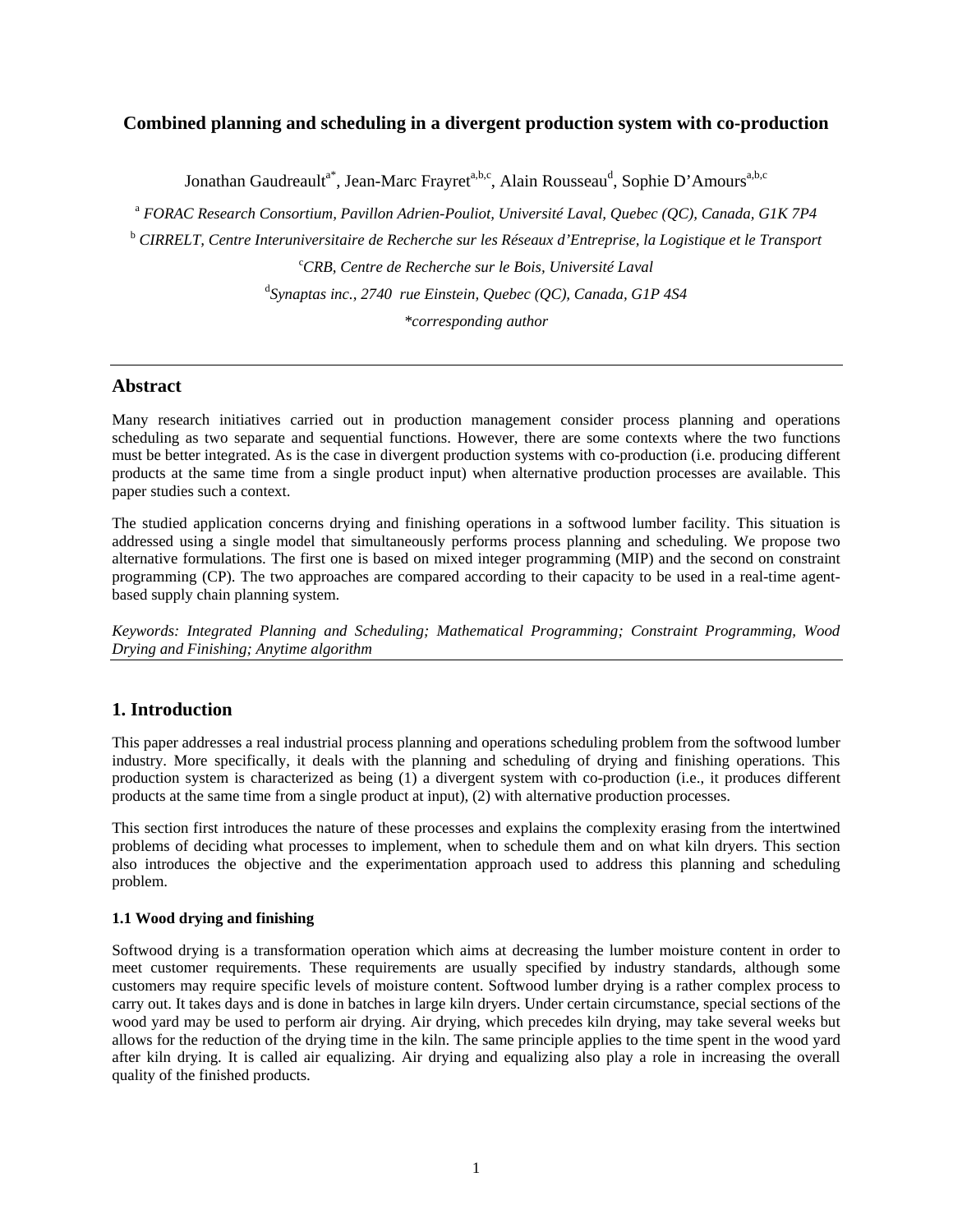Once dry, lumber is planed, sorted and trimmed. These operations are referred to in this paper as the finishing process. After being planed, each piece of lumber is sorted according to its grade (i.e., quality) with respect to its moisture content and its physical defects (most defects are not perceivable before planing). A piece of lumber may be trimmed in order to produce a shorter lumber of a higher grade. The process is usually optimized to produce the products with the greatest market value, with no consideration for actual customer demand. This causes the finishing process to produce multiple product types at the same time (co-production) from a single product type at input (divergence). It is important to note that co-production cannot be avoided. It is embedded within the process of transformation. For a given batch of lumber to be dried and finished, the resulting mix of products (each product type is defined by a combination of length and grade) is a function of the way both drying and finishing processes were carried out.

In brief, lumber drying and finishing can be described as a four stage transformation process which includes air drying, kiln drying, air equalizing and finishing. For a given batch, there are different possible operations at each stage (see example in Fig. 1). For air drying and equalizing, the different possible operations are mostly differentiated according to their durations. For kiln operations, they differ from one another according to air temperature and humidity parameters. These parameters form a "kiln program". Each of those kiln programs may be considered as a distinct operation.

Each allowed combination of operations (i.e. each path in Fig. 1) defines an alternative process that produces a specific mix of output products and has a different usage rate of resources.



A graph similar to Fig. 1 must be defined for each product type that can be processed by the drying and finishing facility. Most sawmills allow the processing of batches that contain different but compatible product types. In industry, these allowed combinations are called the "kiln loading patterns". Again, alternative processes must be defined for each.

In order to design a planning system for drying and finishing operations, some characteristics of the problem need to be taken into account:

- Due to co-production, one batch of raw materials will contribute to fulfilling many customer orders for different product types, even if the batch contains only one product type at the beginning of the process;
- As the volume of each customer order for a specific product is usually larger than the amount that can be produced with one single batch, many batches are usually needed to fulfill any particular need;
- The capacity of a process to satisfy customer orders is not only linked to the co-product output mix associated with the process, but also to the moment the process can be done (scheduling). With this kind of problem, process planning and scheduling must be tightly integrated.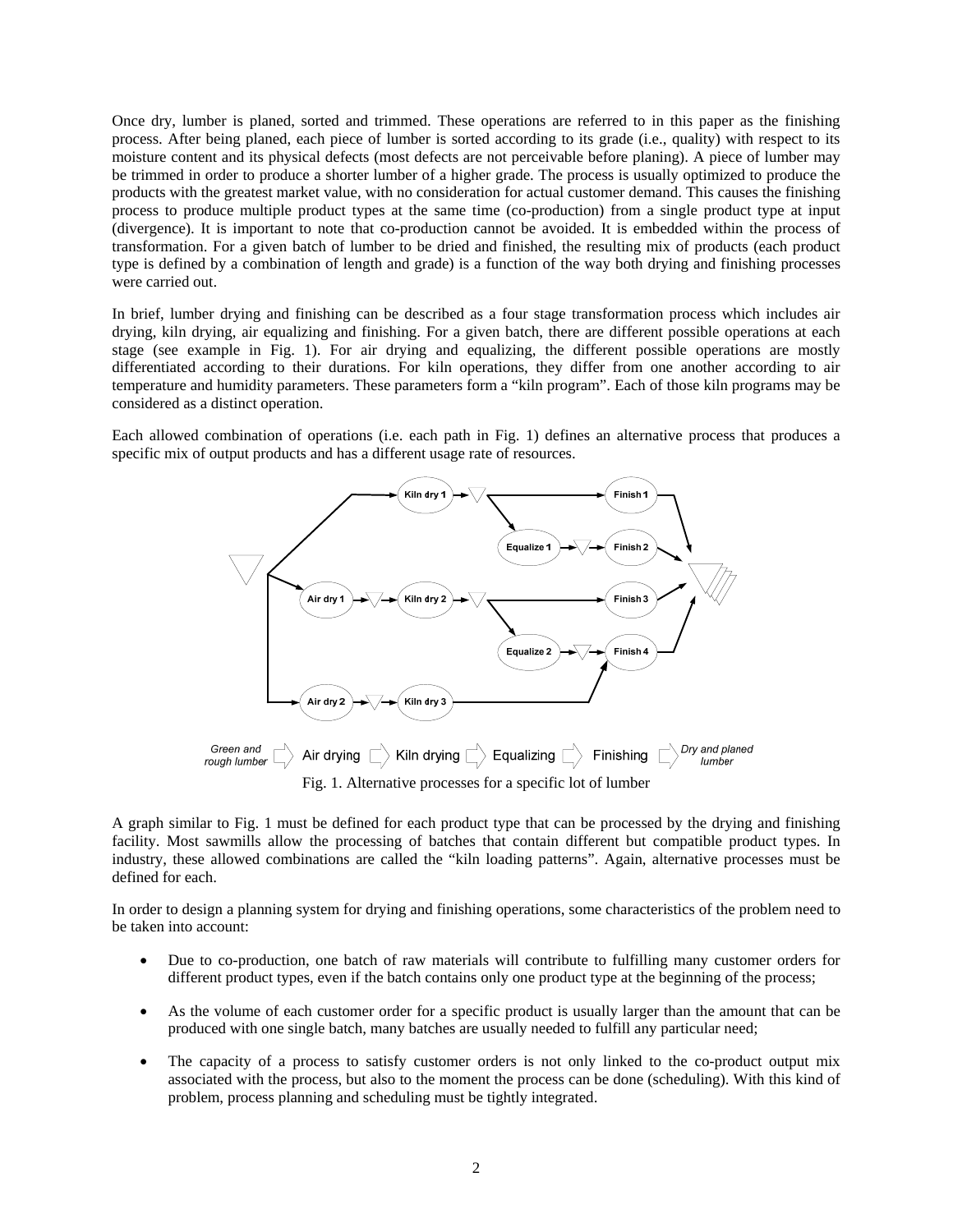## **1.2 Objective and research methodology**

The models and experimentation results provided in this paper aim to address this planning situation, and consequently to simultaneously perform process planning and scheduling. This is sometimes referred to as *combined planning and scheduling* [1]. In order to do so, we propose two alternative models. The first one is based on mixed integer programming (MIP). The other one is based on constraint programming (CP), for which, we developed a specific search procedure. The two approaches are then compared using real industrial data from a lumber producer in eastern Canada. In particular, we compare their capacity to provide good quality solutions in time. These models have been implemented within an agent-based experimentation platform described in [2], with which these experimentation have been carried out.

This paper is organized as follows. Section 2 presents a review of the literature. Section 3 then elaborates a mathematical and a constraint programming model to solve the discussed problem. Section 4 discusses the quantitative evaluation and comparison of these two approaches, according to the real-time expectations presented in section 1.1 and section 5 presents our conclusions.

## **2. Literature revue**

This review of the literature includes three sub-sections in order to address the main features of the proposed production planning problem: divergence and co-production (2.1), integration of planning and scheduling (2.2), and the specific applications of wood drying operations planning (2.3).

## **2.1 Divergence and co-production**

In the manufacturing problem previously introduced, lumber of the same type are processed and transformed into a number of distinct finished product types. Such a divergent process refers to a type of plant that is known as the V-Plant type. This subject is studied by Umble [3] who presents different types of plants: V, A and T plants and gives some examples of industries for each one. The V plant is characterized by the existence of divergent points in the manufacturing process. In this way, the number of finished goods is large compared with the number of raw materials or component parts. V-Plants are characterized with (1) a number of end items that is large compared to the number of raw materials; (2) all end items sold by the plant are processed in essentially the same way; and (3) the equipment is generally capital intensive and highly specialized.

Umble points out that a focus on efficiency may cause material to be processed through V-plants in large batch size resulting in excess work-in-process and finished good inventories and inflated lead times, a situation which is common in the softwood lumber industry.

In many V-Plants, the flow is divergent but the plant operates as if there is a switch that allows operators to choose which product type to produce. In the context of drying and finishing, we face both divergence and co-production, because we produce many product types at the same time from a given product. There are some (but few) industries facing such problems, for example some chemical processes, meat cutlers or petroleum refineries. Vila *et al.* [4] propose mathematical formulation for divergent processes in the specific application of the softwood lumber sector.

## **2.2 Integration of process planning and operations scheduling**

Many research initiatives carried out in production management consider process planning (i.e., a set of sequentially interdependent operations to be carried out) and operations scheduling (i.e., a set of machine/operation allocations in time) as two separate functions.

In a context with no co-production, it is possible to specify a distinct process plan to fulfill each job. To simplify the overall planning process, a plan is usually specified independently before operations are scheduled. In practice, this is usually handled through what Myers *et al.* [5] refer to as an *iterative waterfall* model (Fig. 2), where (1) process planning and operations scheduling are carried out sequentially and independently, and (2) a new process plan is generated when a problem is encountered during scheduling. However, process planning and scheduling are interdependent operations. Indeed, on the one hand, the performance of a manufacturing system to carry out a process plan depends on machine capabilities and availabilities. On the other hand, the performance of a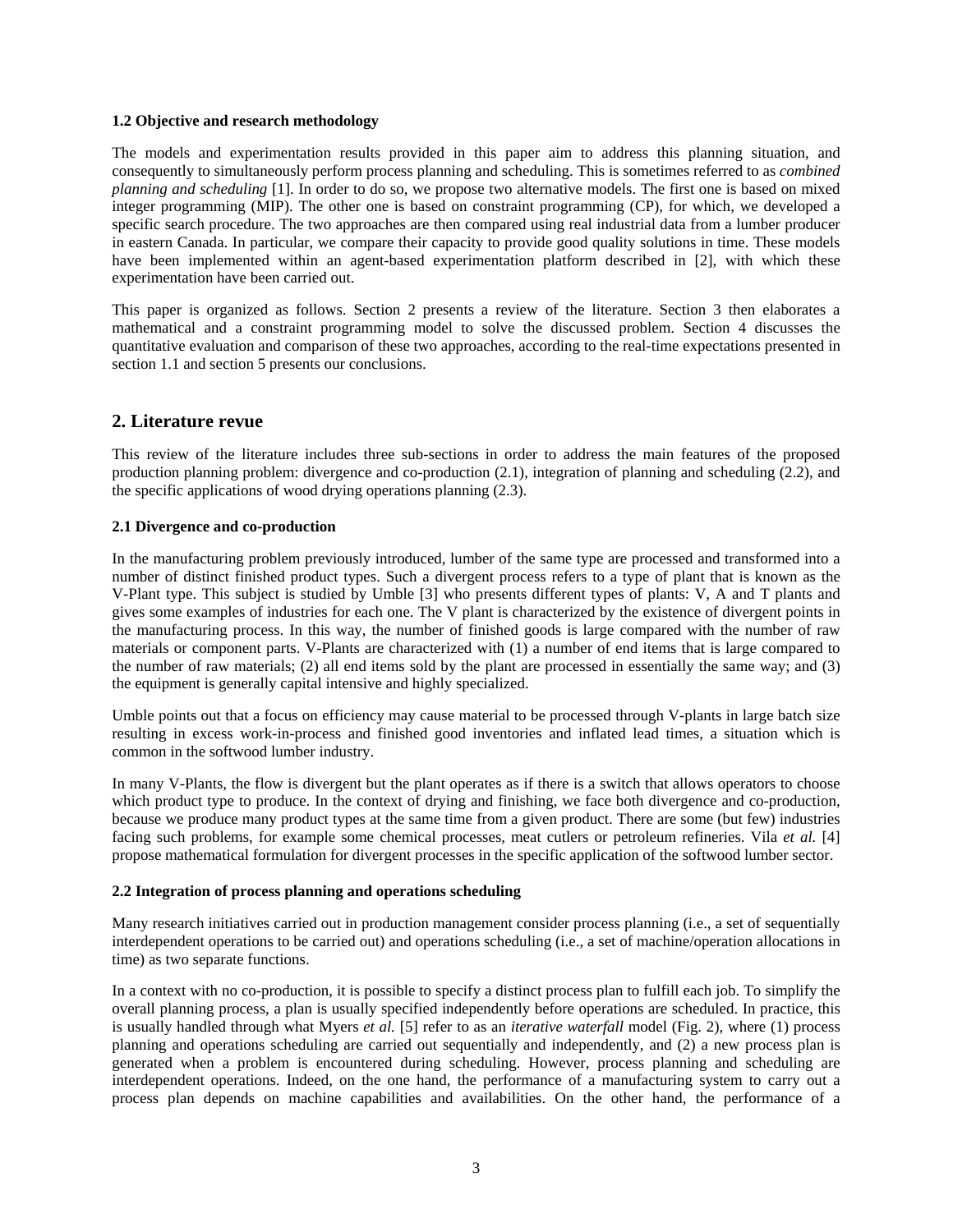manufacturing system to carry out a schedule depends on the ability of the process plans to avoid creating bottleneck machines. Therefore, process plans should be generated taking into account machine capabilities and their available capacity in order to identify which machine should carry out which operations to more efficiently use available capacity.



Fig. 2. Iterative waterfall process planning

A common approach in the field of operations management to solve such a problem, referred to as *non-linear process planning* (Fig. 3) in [6], is to first identify alternative process plans based on the design features of the product to manufacture and the capabilities of the machines available in the shop. When production must take place, each process plan is evaluated taking into account the individual schedule of each machine. A particular feasible plan and its corresponding schedule are then selected either automatically or interactively by the user who will carry out the plan. Many authors ([7-10], among others) exploit this general approach to iteratively schedule jobs, one after the other. Because process plan alternatives are designed without any references to real time shop status, the main drawback of this general approach is related to the possible large number of process plan alternatives needed to produce efficient operations schedules. Furthermore, some of these plans may be infeasible with regard to the real time shop status.



Fig. 3. Non-linear process planning

Another generic approach, referred to as *closed-loop process planning* (Fig. 4) in [6], is to generate a feasible process plan using the real-time status of the machines in the shop. Khoshnevis and Chen [11] propose a solution based on this generic approach. For each part that can be manufactured, two lists are dynamically maintained. The first list contains the machines which are available to process the part, and the second list contains the part design features that can be processed on each machine. When a part is needed, a heuristic algorithm generates a process plan by matching elements of the two lists to produce all the design features of that part. In this way, the process plan is generated using the real time status of the machines in the shop. However, production still needs to be scheduled. As with the non-linear process planning approach, in these approaches machine utilization is not taken into account to generate a process plan. Consequently, as a bottleneck machine may appear during scheduling, the resulting schedule may be inefficient or even infeasible.



Fig. 4. Closed-loop process planning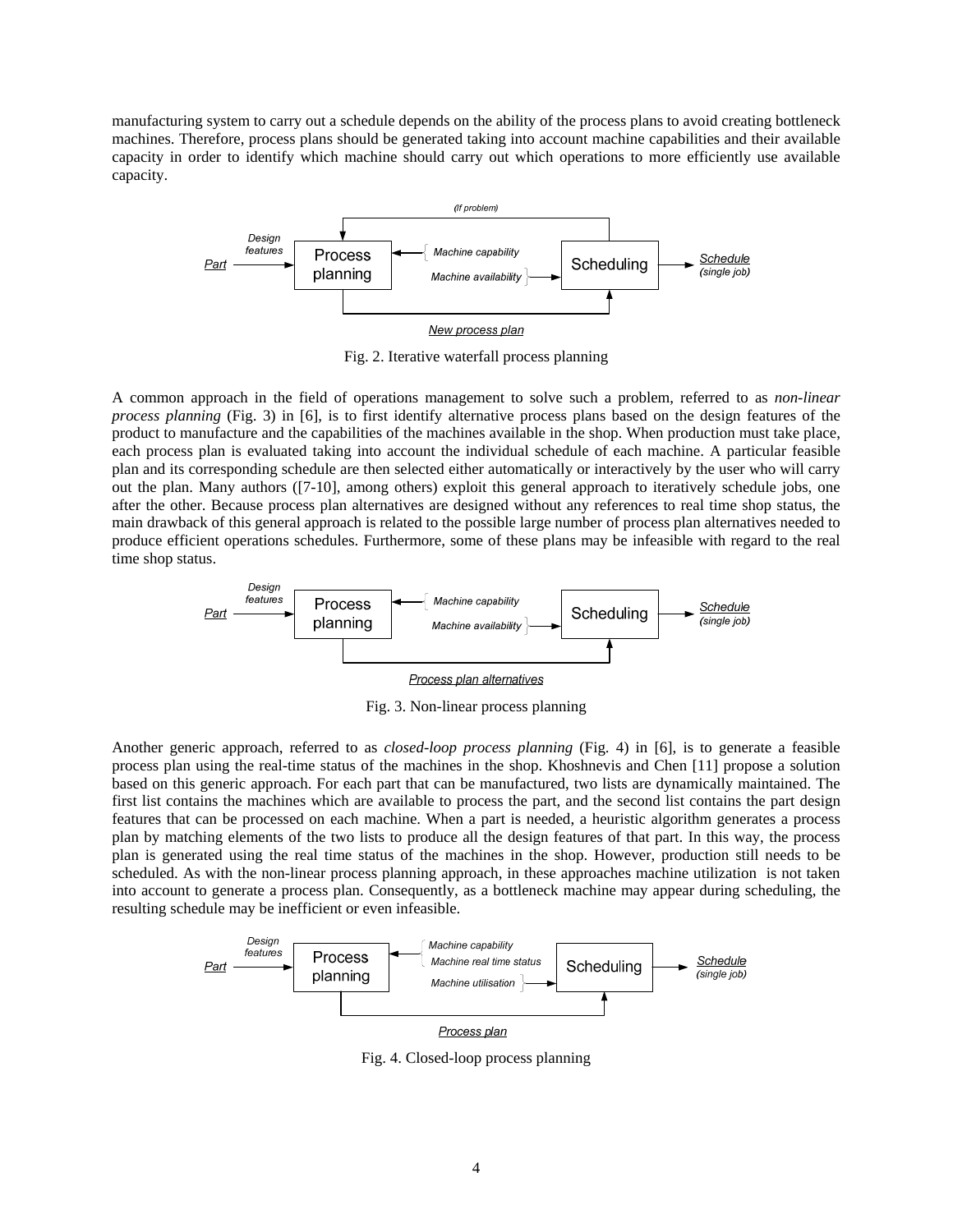In order to reduce this drawback, another generic approach referred to as *distributed process planning* in [6], consists in simultaneously generating the process plan of a job along with the scheduling of the identified operations. Similarly, processing requirements are identified during a preplanning phase by recognizing design features and analyzing the machine processing potential based on their capabilities. However, here operation/machine allocation alternatives are investigated during a pairing planning phase using the actual or estimated availability of the machines. For instance, Huang *et al.* [12] propose a progressive approach of integrated process planning and scheduling (Fig. 5). First, process plan alternatives are generated off-line. Next, for each part to be manufactured a process plan is selected based on the shortest manufacturing anticipated lead time by tentatively allocating operations to machine groups. To do so, operations processing and waiting times are roughly estimated for groups of similar machines. Then, at a detailed level several parts are simultaneously scheduled for each group of machines. Pushing the idea further (Fig. 6), McDonnell *et al.* [13] propose a cascaded auction protocol in a distributed decision making context where machine availability guides the simultaneous specification of the operations of a single job to be carried out, the machines to carry them out and the time when they will be processed. In this approach, the design specificities of the final product are once again exploited in order to identify the alternative operations that could be realized to contribute to produce it. Here, the process plan is built along with the scheduling of its operations.



Fig. 6. Distributed process planning (McDonnell *et al.* [13])

Other contributions, such as [14] and [15] consider the scheduling of many jobs simultaneously, each having many alternative process plans. Here the emphasis is generally put on the scheduling process rather than on the generation of alternative process plans, which are considered as parameters of the scheduling problem.

Another approach to address process planning and scheduling is referred to as *combined process planning and scheduling* in [1]. It is also referred to as *integrated planning and scheduling* or *centralized optimization approaches* [16]. The main feature of this approach, which is adopted in the solution proposed in this paper, is to optimize a single model in order to decide what to do, when to do it, and with which resources. Some authors have proposed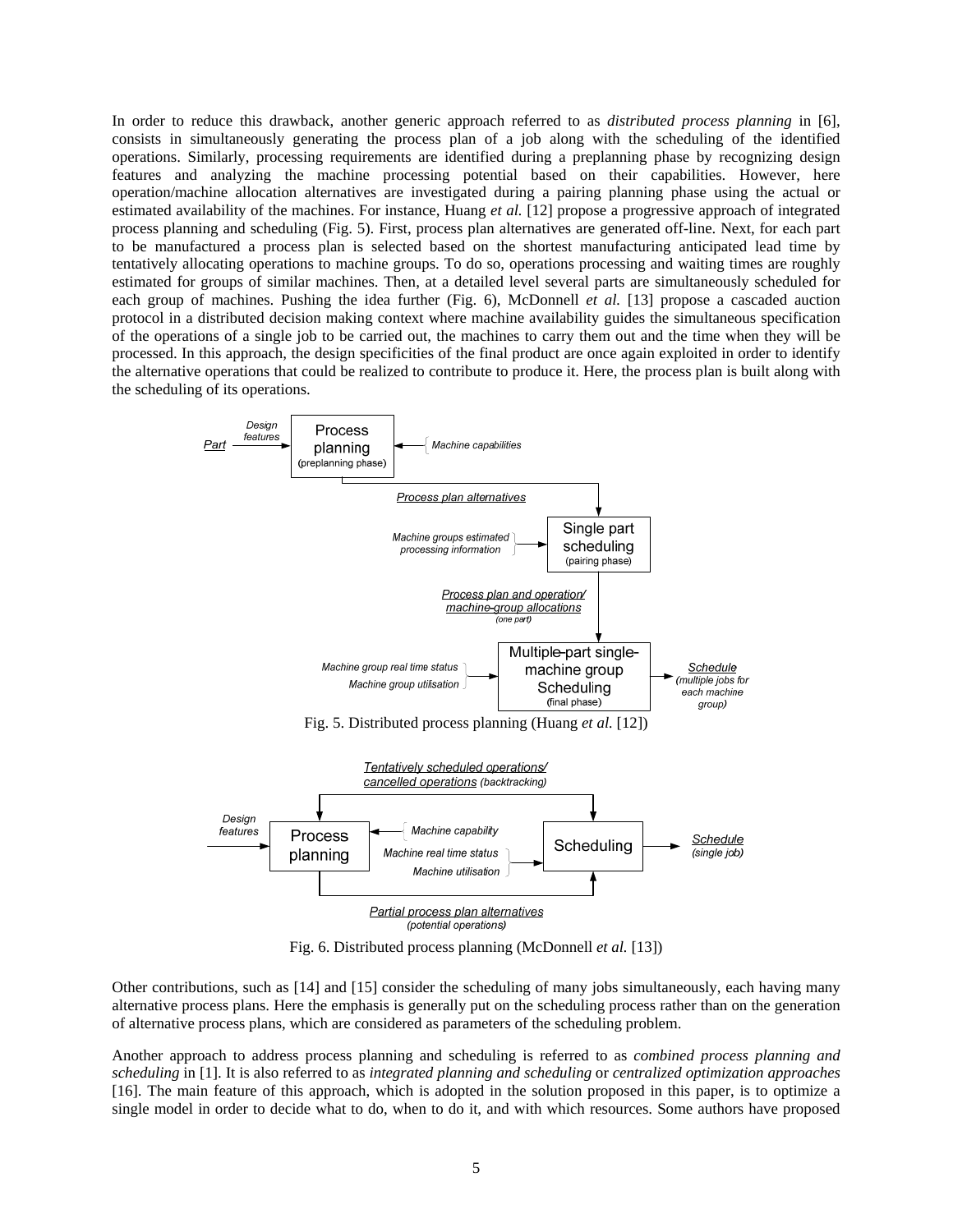specific algorithms to solve such combined problems. Several methodological approaches have been investigated, including mathematical programming ([17]), simulated annealing ([18]), genetic and evolutionary algorithms ([19- 21]), and finally constraint programming ([22]). The reader is referred to [23] for a review of these approaches. Similarly, agent-based technology has been applied to solve the integration of process planning and scheduling. The reader is referred to [16] for a review. Here, software agents can either be used as a technology to integrate and coordinate high level planning and scheduling functions, or they can be used to model granular elements of the problem, such as resources and jobs, within a distributed heuristic-based optimization approach (see [13] for example).

## **2.3 Wood drying and finishing operations planning**

First, one must distinguish between the drying of appearance wood and softwood lumber. For appearance wood (e.g., hardwood, as maple or oak), the wood is sold just after being dried. Each piece of wood is graded before drying. Due to the fact that drying is performed so as to minimize defects, the grade usually remains the same for most pieces. This way, divergence is marginal; we can assume that for a green product at input, we will obtain the same product (but dry) as output.

For softwood lumber, which is the case studied in this paper, finishing operations must be performed on the lumber before the product can be sold. As seen previously, the mix of co-products is revealed only after finishing operations. In this context with co-production, drying operations planning consists in determining which batch of wood will be dried, at what time, in which kiln and following which process alternative, taking into account demand, available quantities of green lumber and resource availability.

Different authors propose partial solutions to these problems. One of the first attempts to address the problem of drying applied to hardwood comes from Gascon *et al.* [24], who propose an approach that deals with the scheduling of a set of operations to be carried out in various kiln dryers located in different facilities so as to meet the demand generated by a floor factory. Here, no divergence is explicitly considered. The authors develop a heuristic which aims to schedule drying activities in a multi-item, multi-machine and multi-site production environment. The objective function consists in keeping inventories as low as possible while meeting demand and avoiding stock outs.

Later, Yaghubian *et al.* [25] model the problem as a special case of scheduling multiple independent jobs with no alternative process plan to multiple non-identical parallel machines, with the objective to minimize the maximum tardiness of orders. A heuristic is proposed.

Joines and Culbreth [26] propose an approach that takes into account job sequencing as well as inventory control in a wood furniture manufacturing context. Here, production capacity consists in a series of parallel processors, which includes both in-house kiln dryers and external capacity from service providers. The objective of the approach is to minimize the drying costs plus any inventory and carrying costs. In this approach, all due-dates must be met. Due to the complexity of the problem, the latter is decomposed into two sub problems: (1) the scheduling of drying operations, in other words the sequencing of product types (i.e., lumber) to be processed on the machines (i.e., kilns); and (2) the allocation of inventory to orders so as to meet demand. A hybrid heuristic is proposed to solve these problems. First, a genetic algorithm determines the sequence of product types to produce and an embedded linear program determines the optimal allocation of inventory and quantity of outsourced lumber that minimizes total cost. This hybrid heuristic is shown to be effective in this context.

The problems addressed in the reviewed literature are different from the problem addressed in this paper because they do not explicitly consider diverging flow (finishing operations are not considered, so there is no co-production). Furthermore, they address the scheduling of appearance wood drying jobs that usually takes more time, which tends to reduce the combinatorial complexity of the problem (i.e., for the same planning horizon length, there are less jobs to schedule). Finally, they do not consider drying process alternatives as none of the authors considers process planning as being part of the problem to solve.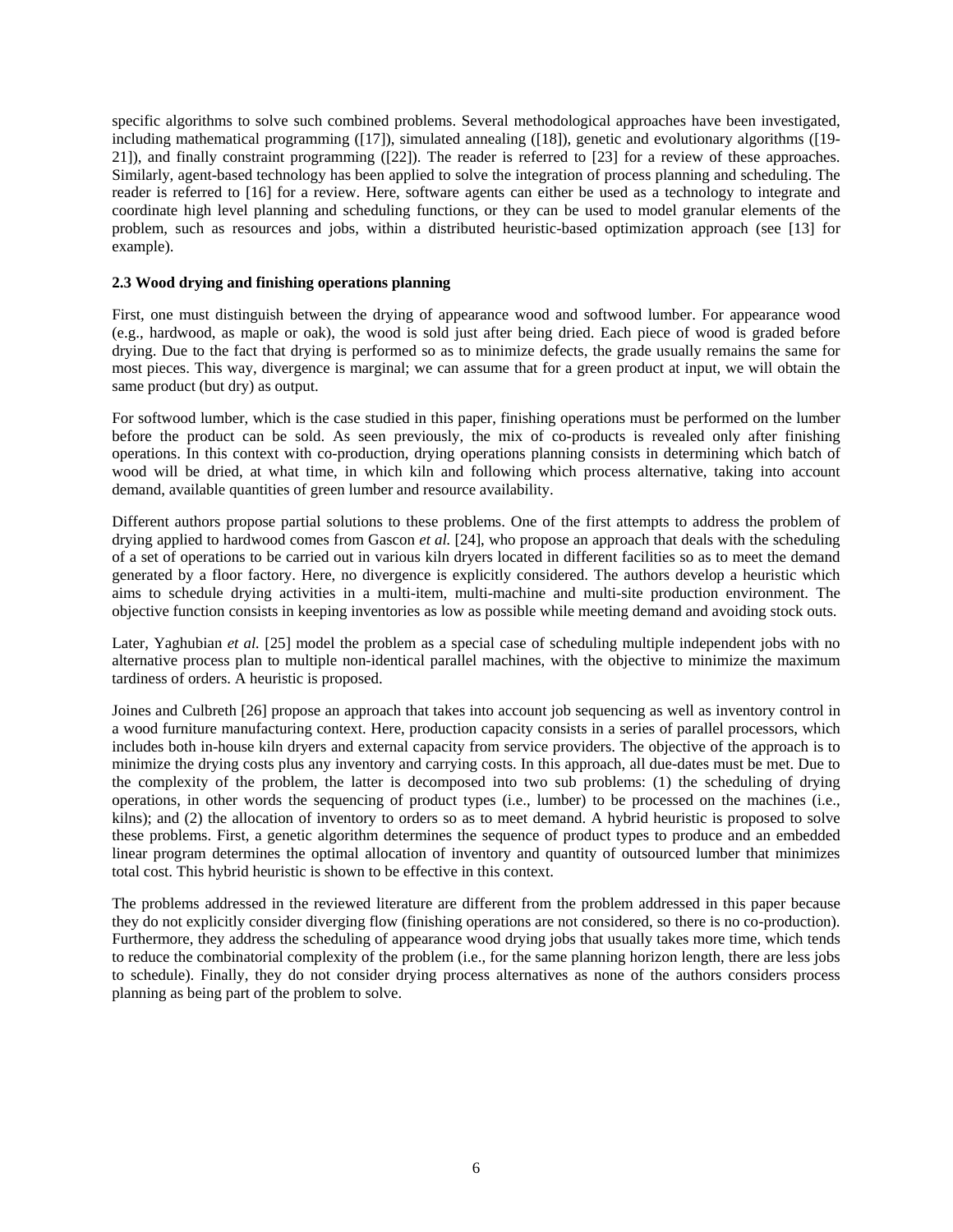## **3. Problem formulations**

This section outlines the proposed models for combined planning and scheduling. Two alternative models based respectively on mixed integer programming and constraint programming are proposed. It will be shown that these two formulations allow for the implementation of radically opposed resolution strategies and response time.

These models were developed for our drying and finishing planning problem but can also address other problems with alternative processes. The models support co-production in divergent processes.

We chose not to explicitly model the different process alternatives; instead, we modeled the individual activities that can be combined in different ways to give different process alternatives. Fig. 7 presents the main idea involved in these models. We have different activity types  $a \in \mathbf{A}$ . Each can be executed on any machine  $m \in \mathbf{M}$ ,  $\subseteq \mathbf{M}$ , and has a specific duration  $\delta_a$ . The parameters  $q_{a,p}^{consum}$  and  $q_{a,p}^{produce}$  specifies the consumption and production of products  $p \in \mathbf{P}$  for the activity type  $a$ .

In this context, building a plan can be seen as deciding which activities to perform, when to perform them and using which machines. A solution can be represented by a Gantt chart of activities. Note that each type of activity can be inserted as many times as needed in the plan. Inserted activities have an impact on product inventories  $(I_n)$  by

increasing or decreasing it since they produce and consume different products. Customer demand  $(d_{p,t})$  also influences product inventories.



Fig. 7. Intuitive idea supporting the models

This kind of model is referred to as a *timetable* model or *time-line* model by Bartak [1,27]. According to Bartak, the main limitations of these kinds of models are the following: (1) each resource can perform only one activity per period, (2) the duration of the periods must be a common divisor of the activities' duration and (3) it is difficult to model complex dependencies between activities. For (1) and (2), this is not a problem as 12 or 24 hours is commonly used as a time unit in this industry. Concerning (3), this was similarly not an issue because all constraints regarding dependencies between activities can be enforced by making sure that the consumed products are in stock at the right time.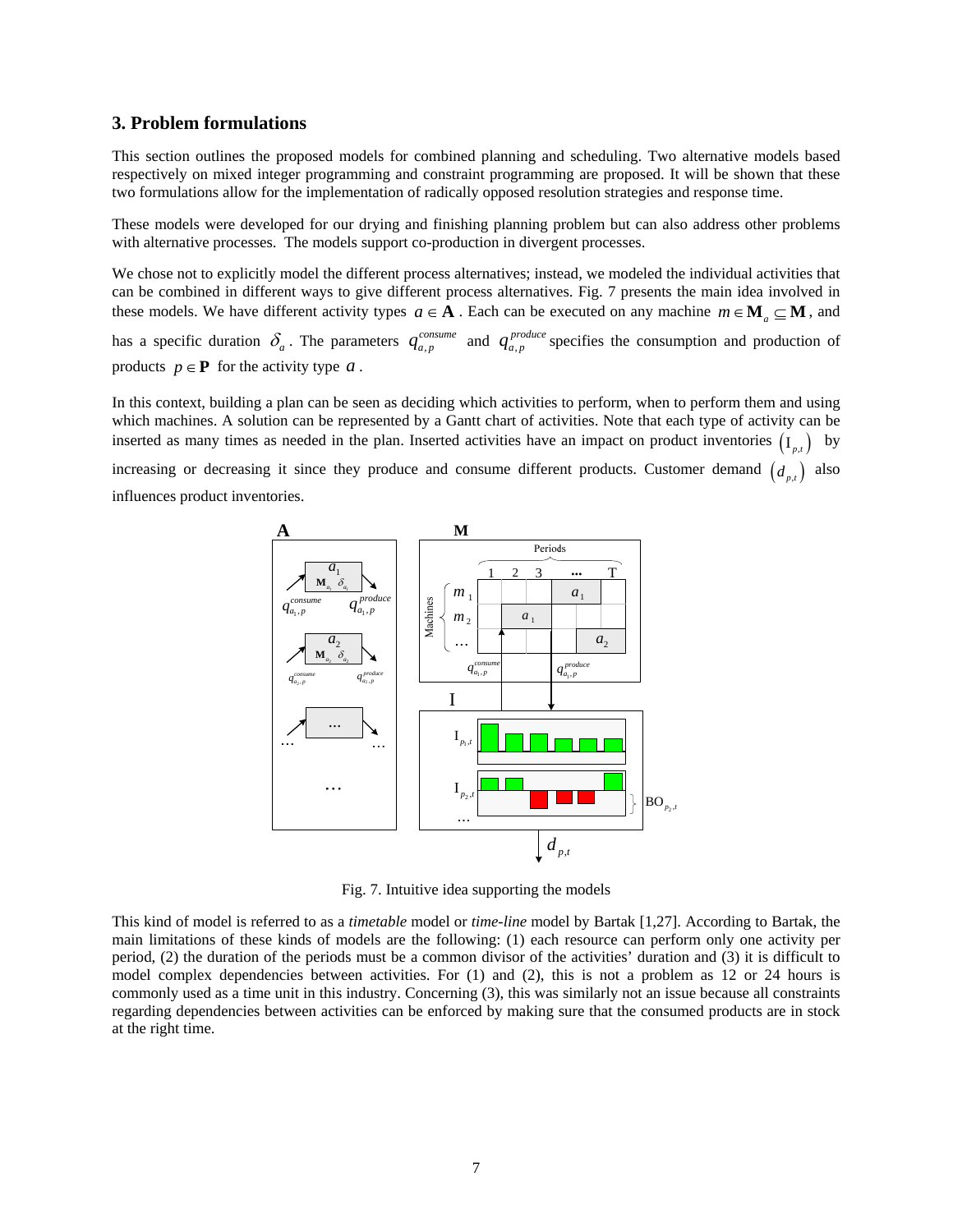## *Objective*

Within our real world application, it is impractical to consider demand as a hard constraint. For all the datasets we had access to, late deliveries were inevitable. Therefore, we chose to minimize tardiness multiplied by quantity as the objective. We propose the following method to easily compute it in a time-line model. First, we allow the inventory variables in the model to take negative values. For each product/period, a negative inventory corresponds to a backordered quantity, and a positive one corresponds to a volume physically in stock. The sum of all daily backorder quantities is equal to the tardiness. For example, a backlog of 10 units for 5 days ( $10x5=50$ ) is equivalent to a tardiness of 5 days of 10 units (5x10=50). Of course, for this approach to be mathematically valid, negative inventories must be restricted in order to prevent the model from consuming unavailable products.

The next section describes the variables, parameters and objective common to our MIP and CP formulations. The two models are then introduced.

## **3.1 Sets, variables, parameters, constraints and objective common to both MIP and CP models**

| M                          | set of machines <i>m</i> ;                                                                                            |
|----------------------------|-----------------------------------------------------------------------------------------------------------------------|
| $\mathbf{P}$               | set of products $p$ ;                                                                                                 |
| $\mathbf{P}^{demanded}$    | subset of <b>P</b> containing products with demand. $\mathbf{P}^{demanded} \subset \mathbf{P}$ ;                      |
| $\mathbf{A}$               | set of all types of activities a;                                                                                     |
| $\mathbf{A}_p^{consum}$    | subset of activities which consume the product p. $\mathbf{A}_{n}^{consum} \subseteq \mathbf{A}$ ;                    |
| $\mathbf{A}^{produce}_{p}$ | subset of activities which produce the product p. $A_n^{produce} \subseteq A$ ;                                       |
| ${\bf A}_m$                | subset containing all types of activities that can be processed on machine m. $\mathbf{A}_{m} \subseteq \mathbf{A}$ ; |
| $\mathbf{M}_a$             | set of machines that can carry out activity $a.\mathbf{M}_a = \{m \in \mathbf{M}   a \in \mathbf{A}_m\}$ .            |

#### *Parameters*

| T                   | number of periods in the planning horizon                                        |
|---------------------|----------------------------------------------------------------------------------|
| $i_{p,0}$           | quantity of product $p$ in stock at the beginning of the planning horizon;       |
| $S_{p,t}$           | quantity of product $p$ supplied at the beginning of period $t$ ;                |
| $d_{p,t}$           | demand for product $p$ at period $t$ . Must be delivered at the end of period t; |
| $\delta_a$          | number of consecutive periods needed to perform activity $a$ ;                   |
| $q_{a,p}^{consum}$  | quantity of product $p$ consumed by activity $a$ ;                               |
| $q_{a,p}^{produce}$ | quantity of product $p$ produced by activity $a$ ;                               |
| $c_{m,t}$           | 1, if machine <i>m</i> is available during period <i>t</i> ,<br>0, otherwise.    |

## *Variables*

TC $_{p,t}$  total consumption of product *p* at period *t*;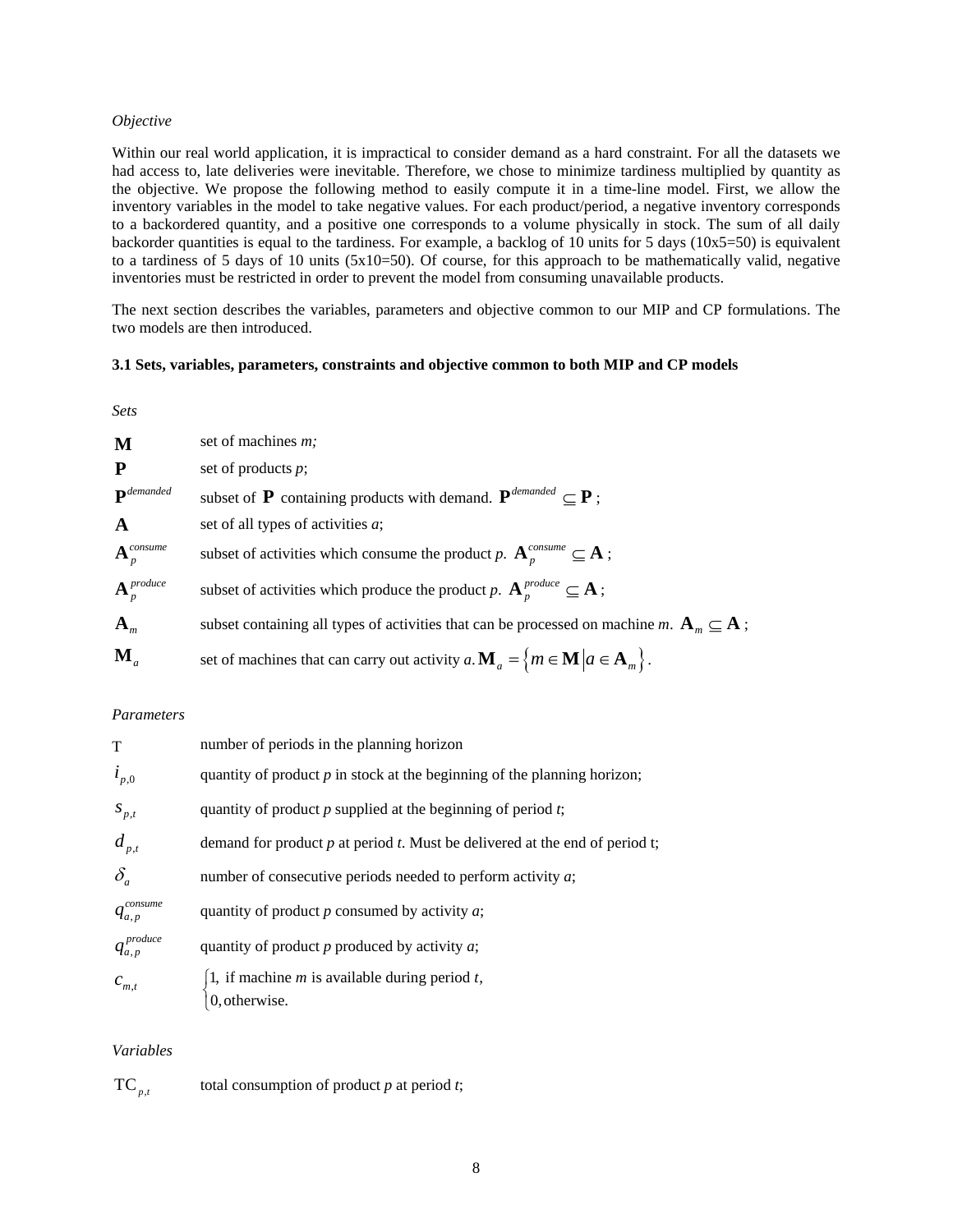$TP_{p,t}$  total production of product *p* at period *t*;  $I_{p,t}$  volume of product *p* that would be in stock if the cumulated demand were satisfied. This variable can take negative values; therefore, the "real" volume physically in stock is equal to  $\max(0, I_{p,t})$ ;

BO<sub>pt</sub> backorder of product *p* at the end of period *t*. Defined only for  $p \in \mathbf{P}^{demanded}$ .

In addition to these variables, each of the proposed models (MIP and constraint programming) will define its own decision variables (see sections 3.2 and 2.3).

#### *Constraints*

The flow conservation constraints (1.1) and (1.2) balance equations linking inventory, supply, consumption, production and demand variables. The particularity of these equations is that a product *p* can be both consumed and sold.

$$
I_{p,1} = i_{p,0} + s_{p,1} - TC_{p,1} - d_{p,1} \qquad \forall p \in \mathbf{P}
$$
\n(1.1)

$$
\mathbf{I}_{p,t} = \mathbf{I}_{p,t-1} + s_{p,t} - \mathbf{TC}_{p,t} + \mathbf{TP}_{p,t-1} - d_{p,t} \quad \forall p \in \mathbf{P}, \ t = 2,...,T
$$
\n(1.2)

Constraint (1.3) defines an upper bound for negative inventories. It is limited to be the part of the cumulated demand that is not satisfied by starting inventory plus supply*.* This prevents us from consuming a product that is not in stock.

$$
I_{p,t} \ge \min\left(0, \ i_{p,0} + \sum_{\tau=1}^{t} \left(s_{p,\tau} - d_{p,\tau}\right)\right) \qquad \forall p \in \mathbf{P}, \ t = 1,...,T
$$
\n(1.3)

Equation  $(1.4)$  expresses that the consumption variables for a product are set to 0 if there is no activity consuming that product. Similarly, equation (1.5) set that all production is set to 0 if there is no activity producing that product.

$$
TC_{p,t} = 0 \qquad \forall p \mid \mathbf{A}_p^{\text{consume}} = \emptyset, \ t = 1,...,T \tag{1.4}
$$

$$
TP_{p,t} = 0 \qquad \forall p \mid \mathbf{A}_p^{\text{produce}} = \varnothing, \ t = 1,...,T \tag{1.5}
$$

#### *Objective function*

The primary goal of the objective function (1.6) is to minimize tardiness of the quantities ordered by customers, measured as the sum of backorder quantities.

$$
\text{Min} \sum_{p \in \mathbf{P}^{demanded}} \sum_{t=1}^{T} \text{BO}_{p,t} \tag{1.6}
$$

#### **3.2 Mixed Integer Programming model**

This model includes the following decision variables:

 $S_{(a,m), t}$ Binary decision variable. It takes the value 1 if an activity of type *a* starts on machine *m* at period *t*, 0 otherwise. It is defined for each  $(a, m) | a \in \mathbf{A}_m$ .

Additionally, the variables introduced in section 3.1 are present in this model as continuous variables.

#### *Constraints*

The following variables are restricted to positive values:  $TC_{p,t}$ ,  $TP_{p,t}$  and  $BO_{p,t}$ .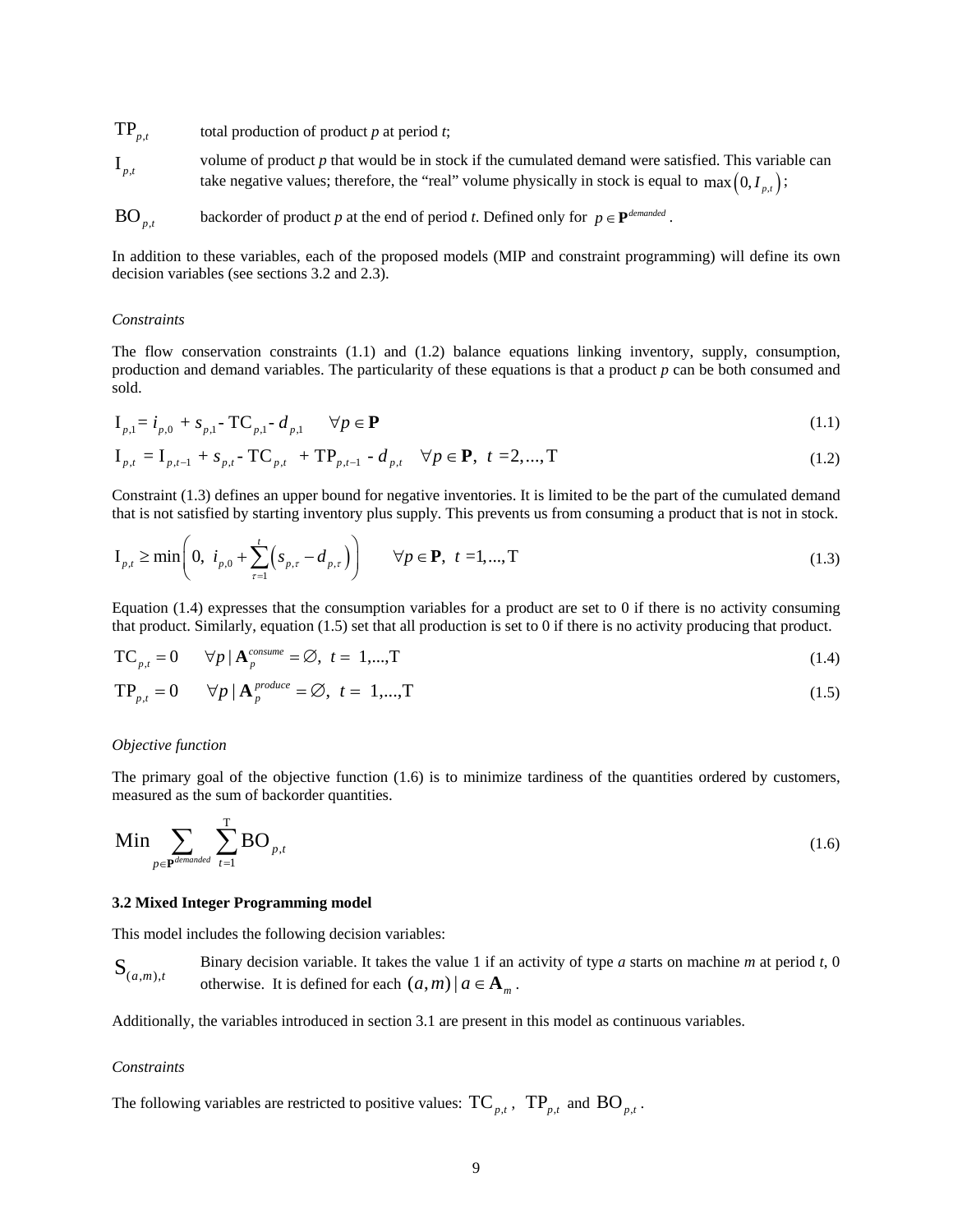Constraint (2.1), together with the minimization of the objective function, defines backorder as the minimum positive quantity that covers negative inventories up to 0.

$$
\mathbf{I}_{p,t} + \mathbf{BO}_{p,t} \ge 0 \qquad \forall p \in \mathbf{P}^{demanded}, t = 1,...,T
$$
\n(2.1)

The consumption constraint (2.2) defines  $TC_{p,t}$  as the total consumption of activities starting during period *t* and consuming product *p*. The sum is computed only for the pairs of activities *a* and machines *m* for which *a* consumes *p* and *m* can carry out *a*. The production constraint (2.3) is the counterpart of the previous constraint. It sets that total production is the sum of what is produced by activities *a* ending during period *t* (i.e. those starting at period  $t - \delta_a + 1$ ) and producing product *p*.

$$
TC_{p,t} = \sum_{\substack{(a,m) \mid a \in A_m \\ a \in A_p^{op} \\ (a,m) \mid a \in A_p^{prod} \\ t - \delta_a + 1 \ge 1}} S_{(a,m),t} \times q_{a,p}^{cosume} \qquad \forall p \in \mathbf{P}, \ t = 1,...,T
$$
\n
$$
(2.2)
$$
\n
$$
TP_{p,t} = \sum_{\substack{(a,m) \mid a \in A_m \\ (a,m) \mid a \in A_p^{prod} \\ (1-\delta_a + 1 \ge 1)}} S_{(a,m),t - \delta_a + 1} \times q_{a,p}^{produce} \qquad \forall p \in \mathbf{P}, \ t = 1,...,T
$$
\n
$$
(2.3)
$$

The capacity constraint (2.4) sets that the number of activities running on a machine *m* at period *t* must be smaller than or equal to 1. For each type of activity  $a$ , there is an instance running at period  $t$  if and only if one started during the interval  $[t - \delta_a + 1, ..., t]$ .

$$
\sum_{a \in \mathbf{A}_m} \sum_{\tau = \max[t - \delta_a + 1, 1]}^{t} \mathbf{S}_{(a, m), \tau} \le c_{m, t} \qquad \forall m \in \mathbf{M}, t = 1, ..., T
$$
\n(2.4)

#### **3.2.1 MIP model implementation and resolution**

The implementation of this model was made with OPL Studio from ILOG. The model was then solved using ILOG CPLEX 9.1 (results are presented in section 4.1). Because the results did not meet our expectations regarding response time (see section 1.1), we also developed a constraint programming (CP) model introduced in the next section.

#### **3.3 Constraint Programming model**

This section proposes an alternative formulation of the previous planning and scheduling problem based on constraint programming, and proposes a search procedure for its resolution.

Constraint programming (CP) [28] is rooted in the field of artificial intelligence (AI). CP proposes logic-based methods for optimization [29] that search through a tree representation of the solution space by iteratively and tentatively fixing variables and by propagating constraints in order to reduce the domain (i.e., possible values) of the remaining variables so as to find feasible solutions. From the perspective of the OR community, CP provides an alternative paradigm, complementary to mathematical programming (MP), for modeling and solving problems. Modeling in CP is easier than modeling in MP for problems where constraints are expressed in terms of logic-based discrete choices such as *If A = 3 and B < 5 then either C = 4 or D > 10*, which is rather complex to model using MP. Although they are different and lead to radically different kinds of models, mathematical and constraint programming are sometimes used in conjunction to solve large scale problems [30]. Being able to combine the strengths of both even appears as a challenge that is gaining more and more importance in the OR community.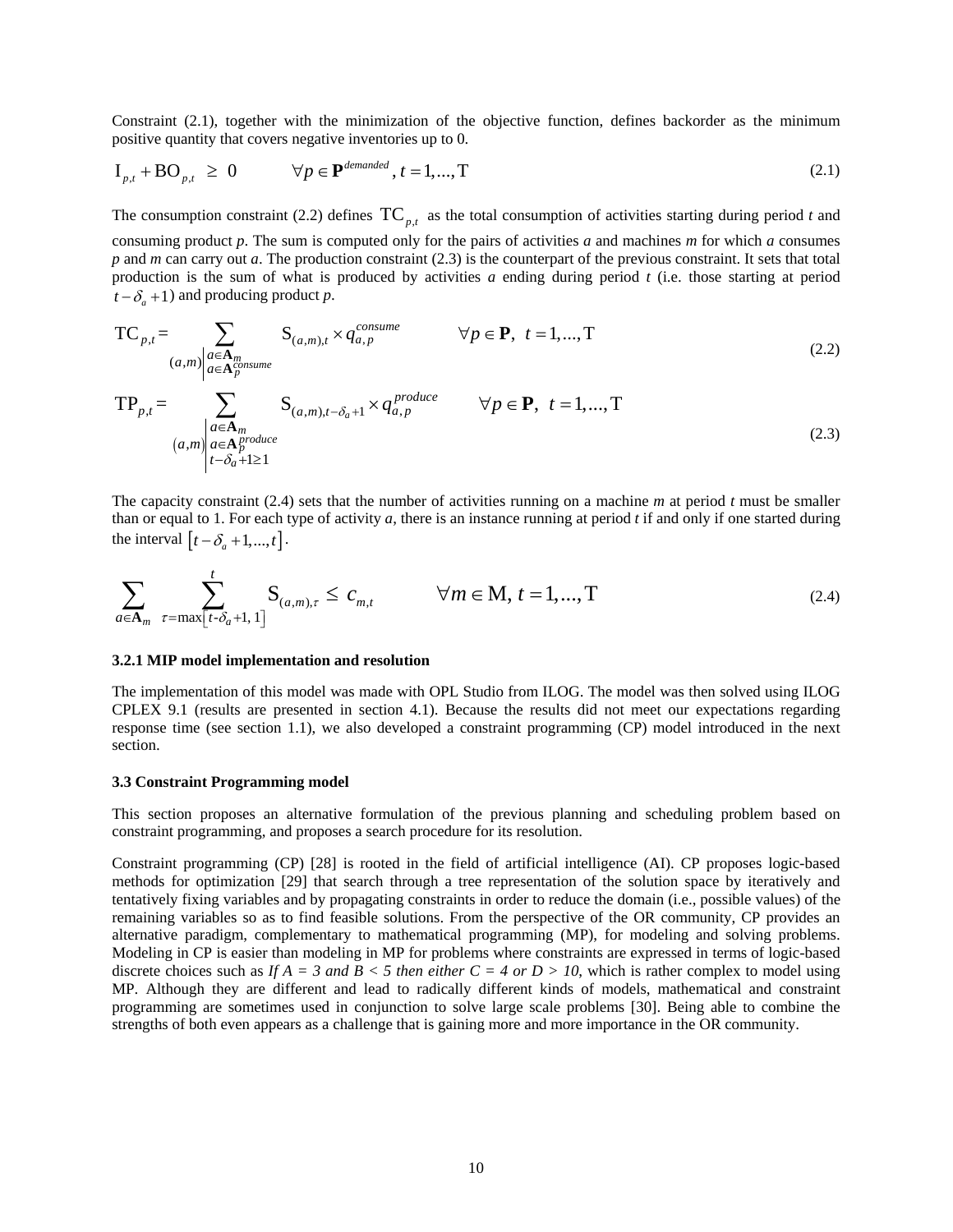#### *Variables*

In CP, the value of a variable is not necessarily restricted to numerical values. For example, a variable named "color" could take any value from a set "{blue, white, red}". The set of the allowed values is called the *domain* of the variable. This situation would be modeled with mathematical programming by defining three binary variables and a constraint stating that the sum of the three must be equal to 1, while no constraint is necessary in CP. The model proposed here uses this type of variable. The CP decision variables  $S_{m,t}$  specify the type of activity starting on processor *m* at period *t*. It can take the value "∅" (meaning that no activity is starting) or any "compatible activity type" (a set of objects defined in the same way as the set of colors presented previously):

S<sub>*m,t*</sub> type of the activity starting on machine *m* at the beginning of period *t*,  $S_{m,t} \in A_m \cup \{\emptyset\}$ ;

In this CP formulation, the numerical variables from section 3.1 are defined as integer variables (while they are continuous in the MIP formulation) in order to take advantage of fast integer computation of computer processors:

$$
TC_{p,t}
$$
,  $TP_{p,t}$  and  $BO_{p,t} \in \Box$   
 $I_{p,t} \in \Box$ 

#### *Particular notations*

Most notations used in our CP model are similar to those of the MIP model. Other constraints are modeled using Boolean expressions. Table 1 introduces the Boolean operators used.

| Operator | Name               | Example                                                                                                                                                                                                                                                                            |
|----------|--------------------|------------------------------------------------------------------------------------------------------------------------------------------------------------------------------------------------------------------------------------------------------------------------------------|
| $\vee$   | Disjunction ("or") | The expression " $A \vee B$ " is true if at least one of the expressions "A" or<br>"B" is true.                                                                                                                                                                                    |
| $\wedge$ |                    | Conjunction ("and") "A $\land$ B" defines a new expression that is true if and only if expression<br>"A" and expression "B" are true. To describe a series of conjunctions<br>(e.g. $A_1 \wedge A_2 \wedge A_3$ ) we use the operator $\forall$ as in: $\bigvee_{i=1}^{n} (A_i)$ . |
|          | Implication        | "A $\Rightarrow$ B" is true according to this: When expression "A" is true,<br>expression "B" must also be true. When expression "A" is false, "B" may<br>take any value.                                                                                                          |

Table 1 Boolean operators used in the CP model

#### *Constraints*

Constraint (3.1) defines the backorder as being either 0, if the inventory is positive, or the opposite value of the inventory if the latter is negative (i.e., the absolute value of a negative inventory).

$$
BO_{p,t} = \max(0, -I_{p,t}) \qquad \forall p \in \mathbf{P}^{demanded}, \ t = 1,...,T
$$
\n(3.1)

Consumption constraint (3.2) states that each time an activity of type  $\alpha$  that consumes product  $p$  is started during period *t*, then the consumption variable  $TC_{p,t}$  is increased linearly by the consumption factor  $q_{a,p}^{comm}$ . Equation (3.3) defines  $NAS_{at}$  as the number of times an activity of type *a* is started at period *t*. Constraint (3.4) is the counterpart of constraint (3.2) for production.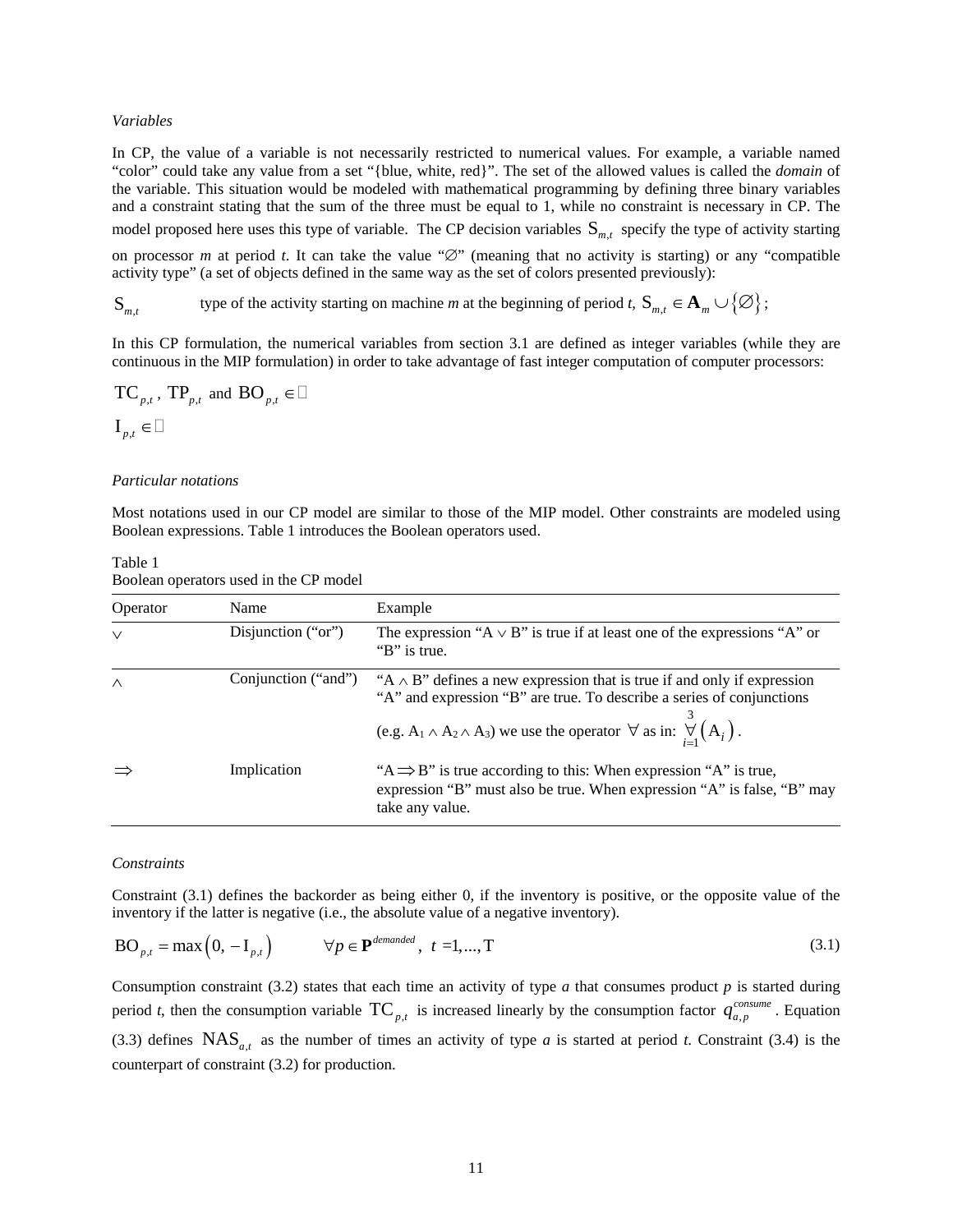$$
TC_{p,t} = \sum_{a \in \mathbf{A}_{p}^{\text{consume}}} \text{NAS}_{a,t} \times q_{a,p}^{\text{consume}} \qquad \forall p \in \mathbf{P}, \ t = 1,...,T
$$
\n(3.2)

with 
$$
\text{NAS}_{a,t} = \sum_{m \in M_a} \left( \mathbf{S}_{m,t} = a \right)
$$
 (3.3)

$$
TP_{p,t} = \sum_{a \in A_p^{produce} \mid (t - \delta_a + 1) > 1} \text{NAS}_{a,t - \delta_a + 1} \times q_{a,p}^{produce} \qquad \forall p \in \mathbf{P}, \ t = 1, ..., T \tag{3.4}
$$

The capacity constraint (3.5) states that for all machines *m* unavailable during period *t*, the corresponding type of activity starting on this machine is set to  $\varnothing$ .

$$
S_{m,t} = \varnothing \qquad \qquad \forall m \in \mathbf{M} \mid c_{m,t} = 0, \ t = 1,...,T \qquad (3.5)
$$

Next, constraint (3.6) states that if an activity  $a \in A_m$  starts during period *t*, then no other activity can start on the same machine before the end of this activity. Similarly, constraint (3.7) indicates that if an activity starts during period *t*, or if no activity can be carried out on machine *m* because it is not available, than all preceding activities on *m* must be completed.

$$
\left(\mathbf{S}_{m,t} \neq \emptyset\right) \Longrightarrow \bigg(\tau=1,\dots,T \left| t+1 \leq \tau \leq t+\delta_{\left(\mathbf{S}_{m,t}\right)}-1 \right) \left(\mathbf{S}_{m,\tau} = \emptyset\right) \qquad \forall m \in \mathbf{M}, t=1,\dots,\mathbf{T} \tag{3.6}
$$

$$
\left(\mathbf{S}_{m,t} \neq \emptyset\right) \vee \left(c_{m,t} = 0\right) \Longrightarrow \bigvee_{\left(\begin{subarray}{c} a \in \mathbf{A}_{m} \\ \tau = 1, \dots, T \end{subarray}\right) \left(r - \delta_{\left(\mathbf{S}_{m,t}\right)} + 1 \leq \tau \leq t-1\right)} \left(\mathbf{S}_{m,\tau} \neq a\right) \qquad \forall m \in \mathbf{M}, t = 1, \dots, \mathbf{T} \tag{3.7}
$$

#### **3.3.1 CP model implementation and resolution**

The implementation of this model was made using C++ and the ILOG SOLVER 6.0 library. In order to solve a problem in CP different algorithms are involved to search throughout the solution space [31]. The first algorithm deals with the building of a search tree. It is referred to as the *search procedure*. The second algorithm concerns how to explore the search tree in order to find feasible solutions. This is referred to as the *search strategy*. Both types of algorithms are presented hereafter along with the development made specifically for our problem.

#### *Search procedure, general constraint programming concepts*

The *search procedure* aims at defining a search tree for a problem. Fig. 8 shows an example of a search tree for a simple problem. The tree can be described as follow: Each *node* of the tree represents the status of the search for a solution at a given time. This status is defined by the domain of each variable (i.e., the remaining potential values of a variable). Each *arc* descending from a node represents an alternative way to reduce the domain of one or many variables. These alternatives are specified by the search procedure. A node for which all variables have one and only one value in their domain (those variables are said to be valued) corresponds to a solution. It is important to note that different search trees (that is, different search procedures) could be defined for the same problem.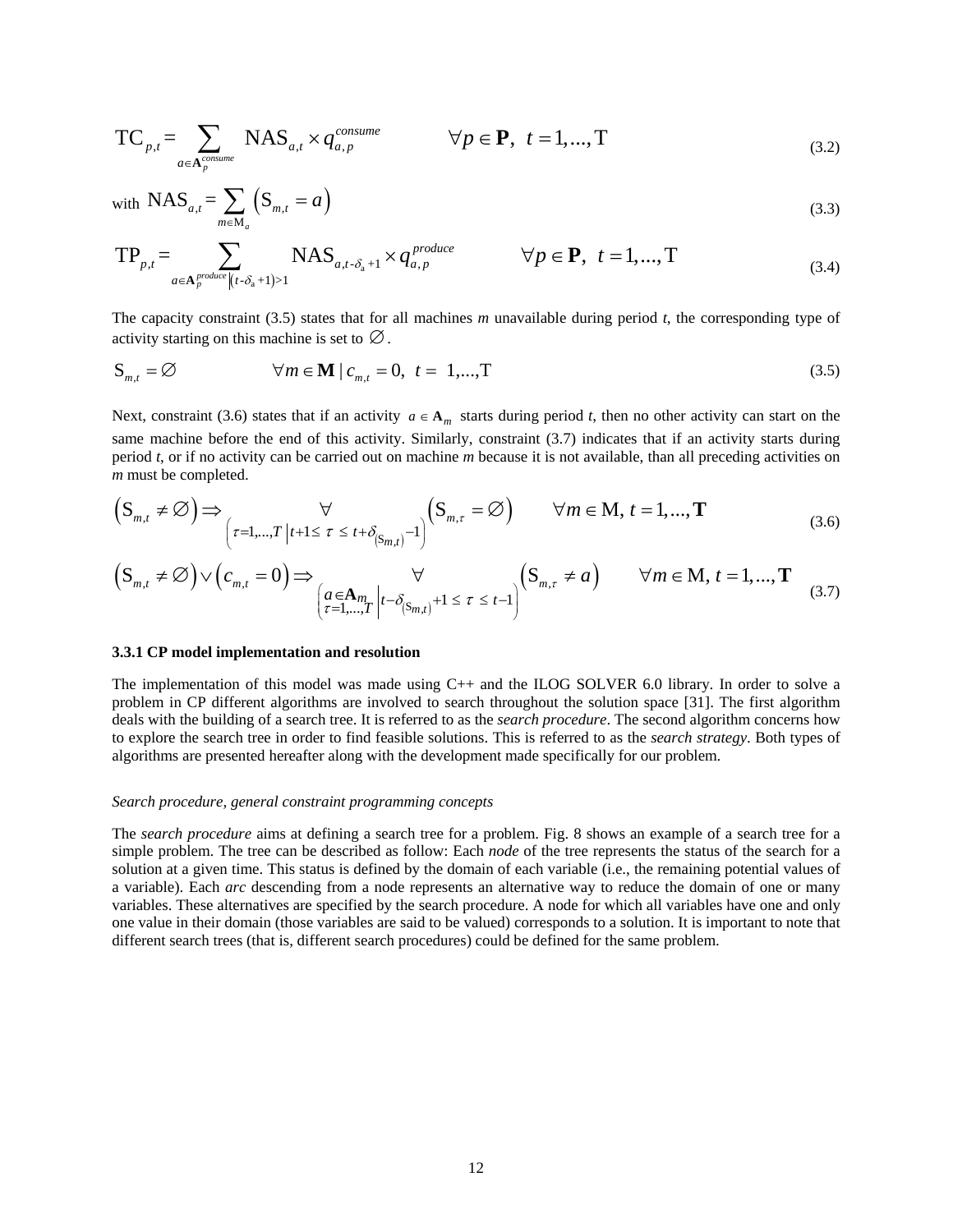

Fig. 8. Search tree for a simple problem  $(X \in \{1,2\}; Y \in \{1,2,3\}$  s.c.  $Y > X$ .

A search procedure generates the tree during the search; it is not generated beforehand. Each time a node is investigated, constraints are propagated to reduce the domain of the variables (and consequently, the number of arcs descending from that node). This is illustrated in Fig. 8. This propagation mechanism applies with our actual model. Constraints (3.6) and (3.7) have the following effect. Each time a value is assigned to a variable  $(e.g. S_{m,t} = a \neq \emptyset)$  the domains of the other variables related to this machine  $(e.g. S_{m,t}, \forall \tau \neq t)$  are updated to prevent any double-use of this machine. Similarly, the propagation of constraint (3.2) together with flow conservation constraints  $(1.1)(1.2)(1.3)$  has the following effect. The activity type *a* consuming product *p* is withdrawn from the domain  $S_{m,t}$  if the upper bound of inventory  $I_{p,t}$  is such that the insertion of *a* would cause a negative inventory level that could not be compensated by any other activity producing *p* and carried out before (the next section explains how this propagation is carried out in more details).

The propagation of constraints during the investigation of the solution space contributes to decrease the size of the tree. However, in general constraint propagation is not sufficient to prevent the investigation of arcs leading to subtrees with no solution at all. This search process can be very costly.

In the next section, we describe an efficient but incomplete search procedure (it does not explore the entire solution space). This search procedure has the advantage of preventing inefficient backtracking to produce good solutions in a short amount of time. It was developed as the completed search procedures were unable to find feasible solutions, even for large computation times (> 12 hour).

## *Proposed search procedure*

As the studied case leads to huge combinatorial problems, a search procedure that does not systematically investigate all possible solutions has been developed. This search procedure focuses the search for a solution in a small part of the solution space to accelerate the search for a good solution.

Our search procedure defines a tree that can be interpreted in the following way. Each node of the tree can be considered as a partial plan, defined by the variables  $S_{m,t}$  already valued. The root node corresponds to an empty

plan. From a given node, different activities could be added to the partial plan. The arcs represent potential branching decisions, each one leading to a new node/partial plan. Fig. 9 shows an intuitive representation of this mechanism.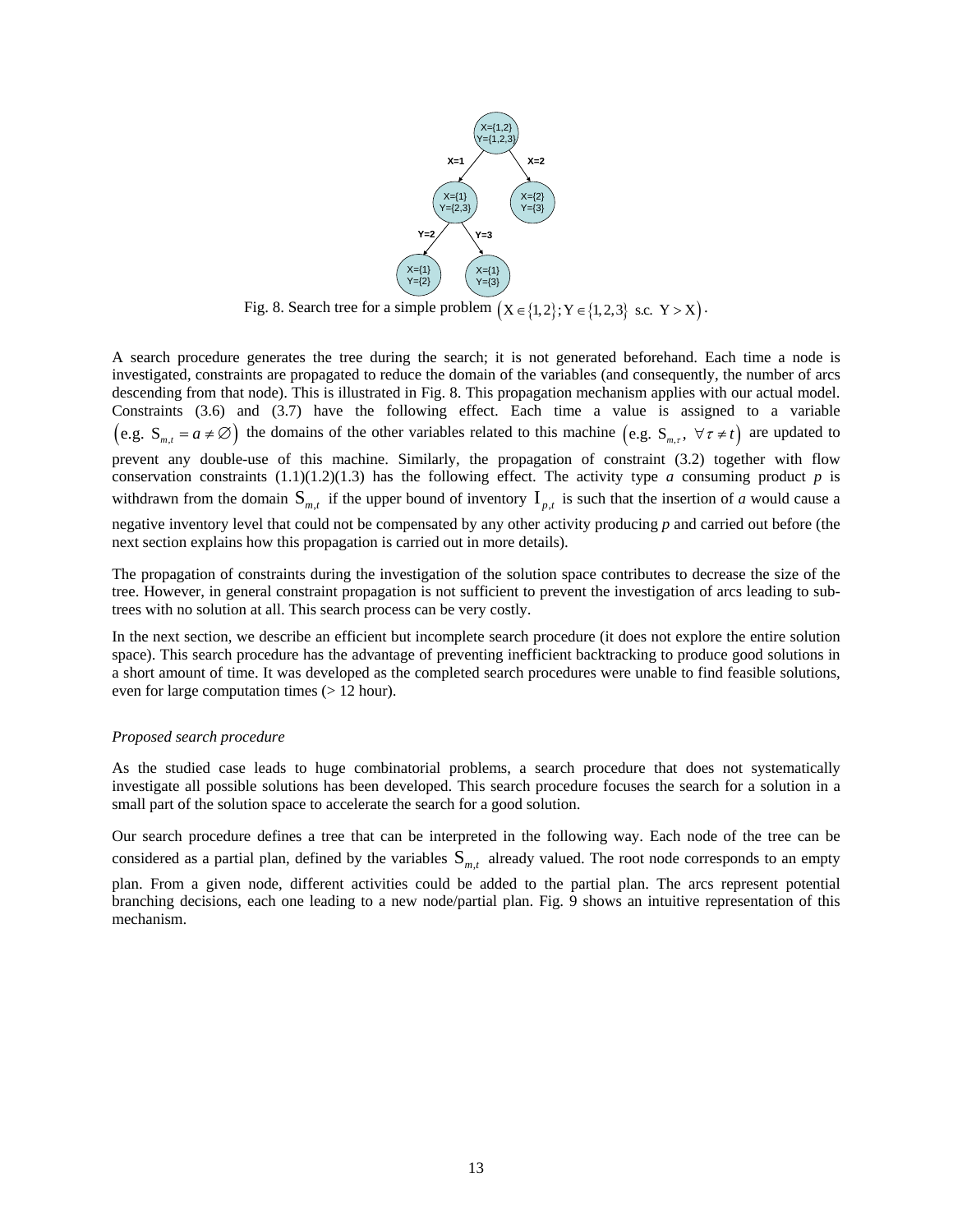

Fig. 9. Intuitive representation of the tree; each node corresponds to a partial plan.

We propose to allow branching on *processes* instead of on individual activities. We define a *process* as any sequences of activities that produce at least one product for which there is a demand  $(\mathbf{P}^{demanded})$ . Consequently, a

finishing activity alone is considered a process. A finishing activity preceded by a drying activity is also considered a process. However, a drying activity cannot be considered a process, unless there is a demand for unfinished products. The identification of these processes is carried out during a pre-treatment before the search. This provides the following set of data:

## **W** set of processes  $w ∈ \mathbf{W}$ . For each process  $w ∈ \mathbf{W}$ , card(*w*) designates the number of activities

involved in *w*, and  $a_i^w$  designates the activity  $a \in \mathbf{A}$  associated with the *i*<sup>th</sup> step of *w*, for

$$
i = 1, \ldots, \text{card}(w)
$$
. The same activity *a* can be part of more than one process.

Each time we branch on a specific process, its activities must be added to the current partial plan. In order to do so, we must schedule each of these activities (i.e., select a machine and a period). This scheduling is performed using the following set of rules:

- Using the current partial plan, compute the earliest date for which one of the products produced by the selected process is back-ordered;
- By considering this as the due date, backward schedule the activities of the process in just-in-time (machines have no priority).

Consequently, for a given node (partial plan) and a given arc (a process to add), there is only one schedule possible for each activity of the process (i.e., there is only one possible assignment for variables  $S_{m,t}$ ). The main consequence is that the solution space of the problem is not entirely represented by this tree. However, even if the optimal solution was missed by this search, the speed of the search for a good solution is increased.

Two rules have been introduced to reduce the number of branching alternatives (but without additional restriction of the solution space explored). First  $(R1)$ , the inclusion of a process must always lead to a plan that is better than the current plan; and (R2) the inclusion of a process must always lead to a feasible partial plan.

Rule R1 ensures that branching always contributes to improve the solution of the current node with regards to the objective function. Due to the fact that a process is defined as a sequence of activities that produces demanded products, it is useless to branch on a process that does not contribute to the objective in the current node: this process will not help in any of the nodes deriving from the current node.

Rule R2 ensures that the partial plans of every node in the search tree is a feasible plan. This rule makes sense in the context where we branch on processes rather than on activities: it removes unproductive sections from the tree that would lead to no feasible solutions. Another advantage is that one can stop the search for a solution at any time as the algorithm always gives a feasible solution. This is called an *anytime algorithm* (see [32]).

From a given node, it is easy to deterministically compute the contribution of each branching alternatives before branching (actually, we need to do this to enforce rule R1). It is therefore possible to sort the branching alternatives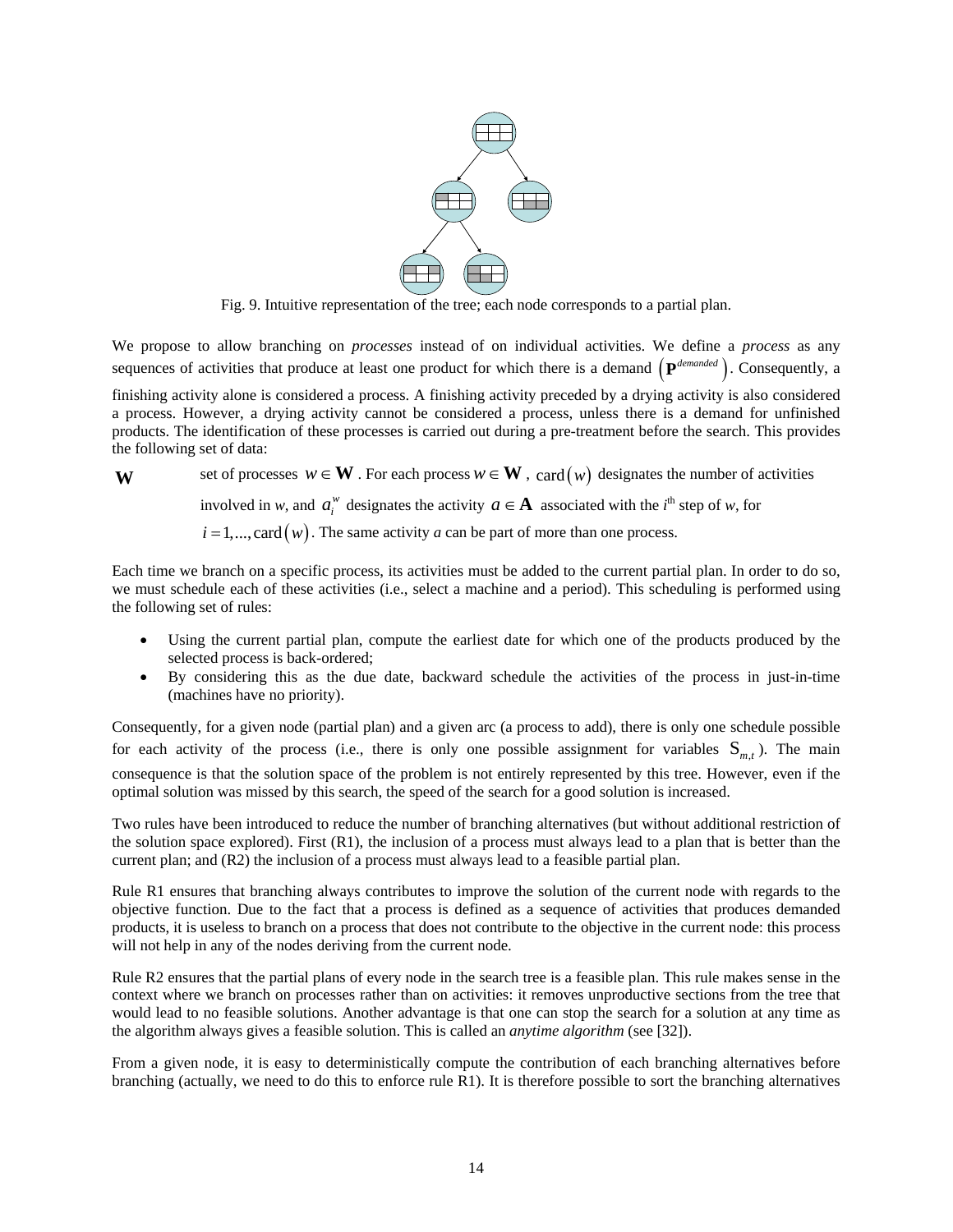according to this contribution level (this will be our rule R3). By doing so, the search process will perform a *gradient descent* (*hill climbing* in a minimization context).

#### **Enforcing rule R2**

To implement rule R2 (the inclusion of a process must always lead to a feasible partial plan), we introduce a new variable in the model. However, the value of this variable is not part of the solution (we do not want this variable to take a value). It is only meant to guide the search procedure; the domain of this variable will help identify the processes that could be inserted into a partial plan.

 $S_i^w$ the domain of this variable specifies the periods where it is possible to start the  $i<sup>th</sup>$  activity of process *w*. Originally (before the search), the domain of the variable is  $\{\emptyset, 1, \dots T\}$ . In a given node, the domain of  $S_i^w$  specifies where the activity  $a_i^w$  of process w could be inserted into the current partial plan. If the domain is reduced to  $\{\emptyset\}$ , then the process *w* cannot be inserted into the plan. Therefore, the domain of  $S_i^w$  defines the branching alternatives available from a node.

It is important not to interpret the variable  $S_i^w$  as the *'start date of the activity*  $a_i^w$ , *taking a value when we insert this activity into the plan*' (as we would do in a scheduling problem). Indeed, when building the plan the same process *w* can be inserted several times. Each time we do so, the domains of variables  $S_i^w$  are updated to show which activities/processes can be further inserted from the new partial plan.

Constraints (3.8) and (3.9) are added to the model to ensure the consistency of these domains. Constraint (3.8) models the precedence between the activities of a process. Constraint (3.9) specifies that an activity can be inserted at period *t* only if a machine is available, and if the new plan would be feasible in terms of consumed product inventory.

$$
S_i^{\mathbf{w}} > S_{i-1}^{\mathbf{w}} + \delta_{(a_i^{\mathbf{w}})} - 1 \qquad \forall (\mathbf{w}, i) \mid (\mathbf{w} \in \mathbf{W}) \land i = 2, ..., \text{card}(\mathbf{w})
$$
(3.8)  

$$
\text{dom}(S_i^{\mathbf{w}}) = \{ \emptyset \} \cup \left\{ t \in 1, ..., \mathbf{T} \middle| \bigwedge_{\substack{m \in \mathbf{M}_{(a_i^{\mathbf{w}})} \\ r \in t \dots T}} \left[ a_i^{\mathbf{w}} \in \text{dom}(S_{m,t}) \land \neg \text{bound}(S_{m,t}) \right] \middle| \bigwedge_{\substack{\tau \in 1, \dots, \tau \\ \tau \in t \dots T}} \left[ a_i^{\mathbf{w}} \in \text{dom}(S_{m,t}) \land \neg \text{bound}(S_{m,t}) \right] \middle| \bigwedge_{\tau \in t \dots T} \left[ a_i^{\text{constant}} \in \mathbf{M} \land \tau \in \mathbf{M} \land \tau \in \mathbf{M} \land \tau \in \mathbf{M} \land \tau \in \mathbf{M} \land \tau \in \mathbf{M} \land \tau \in \mathbf{M} \land \tau \in \mathbf{M} \land \tau \in \mathbf{M} \land \tau \in \mathbf{M} \land \tau \in \mathbf{M} \land \tau \in \mathbf{M} \land \tau \in \mathbf{M} \land \tau \in \mathbf{M} \land \tau \in \mathbf{M} \land \tau \in \mathbf{M} \land \tau \in \mathbf{M} \land \tau \in \mathbf{M} \land \tau \in \mathbf{M} \land \tau \in \mathbf{M} \land \tau \in \mathbf{M} \land \tau \in \mathbf{M} \land \tau \in \mathbf{M} \land \tau \in \mathbf{M} \land \tau \in \mathbf{M} \land \tau \in \mathbf{M} \land \tau \in \mathbf{M} \land \tau \in \mathbf{M} \land \tau \in \mathbf{M} \land \tau \in \mathbf{M} \land \tau \in \mathbf{M} \land \tau \in \mathbf{M} \land \tau \in \mathbf{M} \land \tau \in \mathbf{M} \land \tau \in \mathbf{M} \land \tau \in \mathbf{M} \land \tau
$$

where :

 $dom(X)$  represents the set of all possible values in the domain of variable X;

- bound  $(X)$  is a Boolean function that indicates if variable X is valued, i.e. if its domain contains only one value. In other words, bound  $(X) := (\text{card}(\text{dom}(X)) = 1)$ ;
- current  $(p, t)$  is the function that indicates the inventory level of product  $p$  at period  $t$  that would result if no other activity were inserted in the current plan. In other words, other activity were inserted in the current plan. In other words,  $(p,t) = i_{p,0} + \sum s_{p,\tau} + \text{dmin} (TP_{p,\tau}) - d_{p,\tau} - \text{dmin} (TC_{p,\tau})$ 1 current  $(p, t) \coloneqq i_{p,0} + \sum s_{p,\tau} + \dim(\text{TP}_{p,\tau}) - d_{p,\tau} - \dim(\text{TC}_{p,\tau})$ *t*  $p(t) := i_{p,0} + \sum s_{p,\tau} + \text{dmin}(\text{TP}_{p,\tau}) - d_{p,\tau} - \text{dmin}(\text{TC}_{p,\tau})$ =  $i_{p,0}$  +  $\sum_{\tau=1} s_{p,\tau}$  + dmin  $(\text{TP}_{p,\tau}) - d_{p,\tau}$  – dmin  $(\text{TC}_{p,\tau})$ ;
- $dmin(X)$  is the function that returns the smallest value of the domain of variable X. Formally,  $\rm(X)$  $\dim(X) := \min_{v \in \text{dom}(X)} (v)$  $=\min_{v \in \text{dom}(X)} (v)$ . In the present context, dmin  $(\text{TP}_{p,t})$  represents the quantity of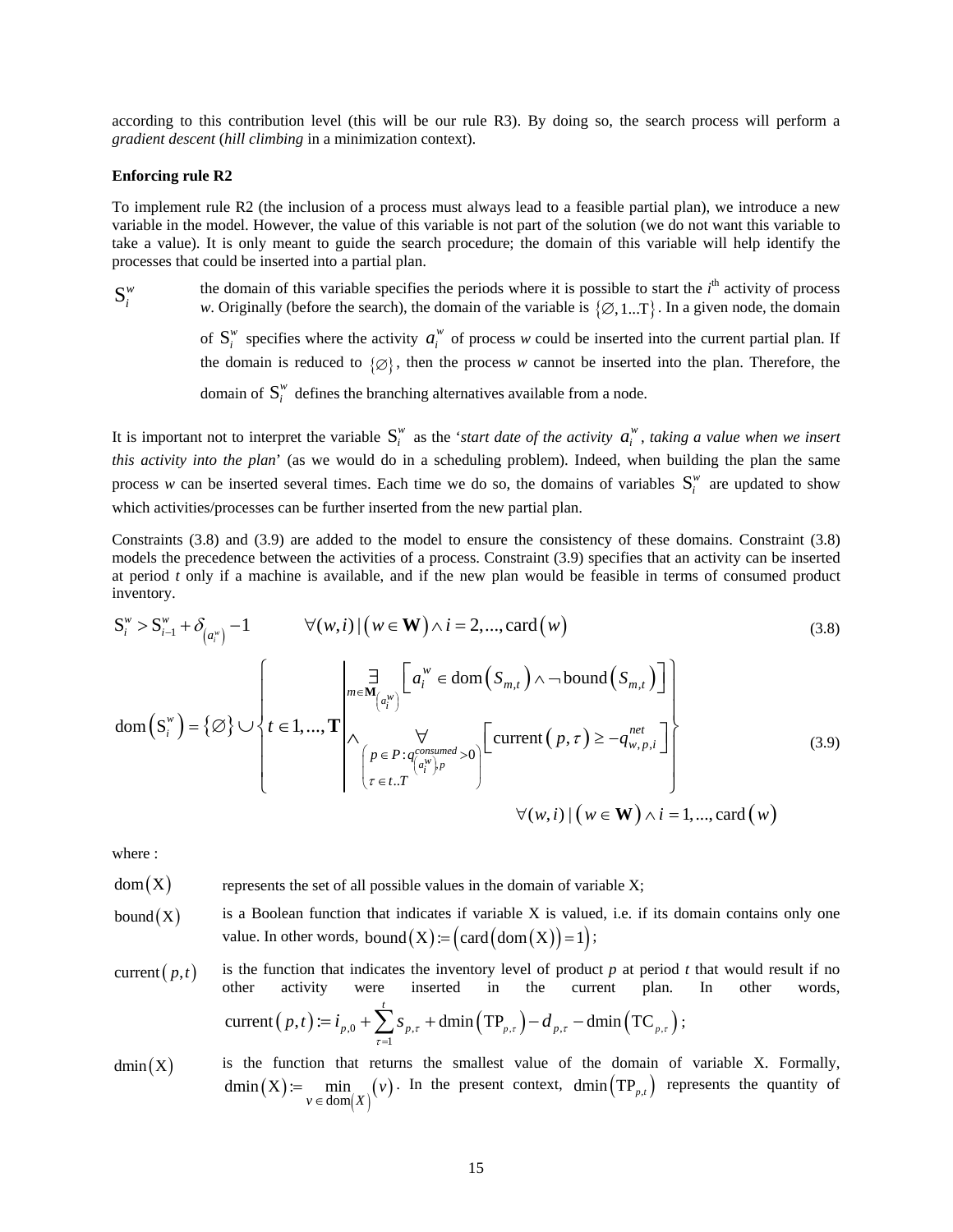product *p* that is produced during period *t* given the current partial plan;

, *net*

*q*<sub>w,p</sub><sup>net</sup> is a new parameter (computed in pre-treatment) that represents the production of product *p* by a process *w*, minus its consumption of the same product. In other words, 
$$
card(w)
$$

$$
q_{w,p}^{net} := \sum_{i=1}^{2} q_{(a_i^w),p}^{produce} - q_{(a_i^w),p}^{cosume} ;
$$

 $, p,$ *net*

is a parameter that represents the production of product  $p$  by a process  $w$  minus its consumption,

when the *i*<sup>th</sup> activity of process *w* starts. In other words, 
$$
q_{w,p,i}^{net} := \sum_{j=1}^{i-1} q_{\left(a_j^w\right),p}^{produce} - \sum_{j=1}^{i} q_{\left(a_j^w\right),p}^{concume}
$$
.

#### **Enforcing rule R1 and R3**

To implement rules R1 (branch only on processes with positive contribution) and R3 (branch first on the process with the greater contribution), we must be able to compute the contribution that would be gained from the insertion of process *w* in the current plan. To do so, we define the following functions that will be used in the search procedure.

First, the contribution of a process *w* (3.10) is measured as the reduction of the objective function it allowed (the reduction of backorders for the products with demand it produces). The contribution for a specific product *p* (3.11) can be computed by comparing the current inventory curve with the one obtained when taking the consumptions and productions of the process into account. To compute this we must know when the activities of the process would be carried out. Functions (3.12) and (3.13) compute this by analyzing the domain of  $S_i^{\nu}$ .

contribution(w):  
\n
$$
\sum_{p \in \mathbf{P} \text{ demanded}} \text{contribution}(w, p) \tag{3.10}
$$

contribution(*w*, *p*) := 
$$
\sum_{\tau = \text{end}(w, \text{card}(w)) + 1}^{\text{T}} \left[ \min\left(0, \text{ current}\left(p, \tau\right) + q_{w, p}^{net}\right) - \min\left(0, \text{ current}\left(p, \tau\right)\right) \right]
$$
\n
$$
\text{card}(w) \quad \text{end}(w, i) \tag{3.11}
$$

+ 
$$
\sum_{i=1}^{\text{Cauch}(w)} \sum_{\tau = \text{start}(w,i)}^{\text{enct}(w,i)} \left[ \min\left(0, \text{ current}\left(p, \tau\right) + q_{w,p,i}^{net}\right) - \min\left(0, \text{ current}\left(p, \tau\right)\right) \right]
$$

$$
start(w, i) := \dim(S_i^w)
$$
\n(3.12)

$$
end(w,i) := start(w,i) + \delta_{(a_i^w)} - 1
$$
\n(3.13)

#### **Putting it all together**

Fig. 10 presents the pseudocode for the whole search procedure. It is presented in a style that recalls *Optimization Programming Language* (OPL) [31].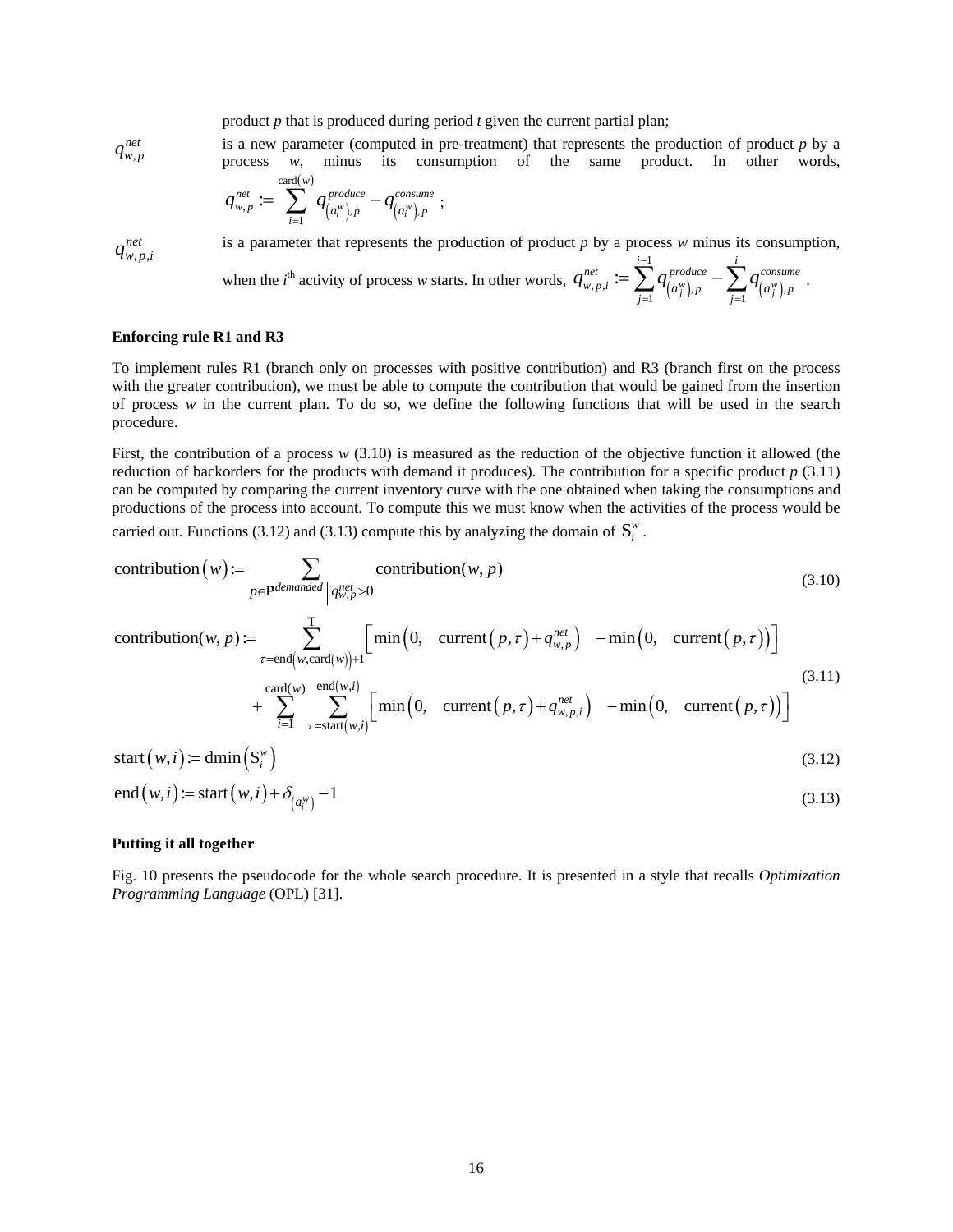**1**) while  $\begin{pmatrix} \exists \psi \in \mathbf{W} \end{pmatrix}$  possible  $(w)$ **2)** { **3 tryall**  $(w \in \mathbf{W} | \text{possible}(w) \text{ ordered by increasing contribution}(w))$ **4)** { 5)  $i = \text{card}(w)$ **6**  $\qquad \qquad ideal = \max\left(0, \quad \text{ideal}(w) - \delta_{\left(a_i^{\mathcal{W}}\right)}\right)$ **7**) while  $(i \geq 1)$ **8)** { **9 i**  $\tau_i = \min\left(\max(t \in 1..T | t \leq ideal)\right), \min\left(t \in 1..T | t > ideal\right)\right)$ **10**)  $i = i - 1$ **11**) **if**  $(i \ge 1)$  *ideal* = max $\left(0, \tau_{i+1} - \delta_{(a_i^w)}\right)$ **12)** } **13**) **forall**  $(i \in 1..\text{card}(w))$ **14)** { **15**)  $t = \tau_i$ **16**)  $m = \text{first}\left(m \in \mathbf{M}_{a_i^w}\middle| a_i^w \in \mathbf{S}_{m,t} \land \neg \text{bound}\left(\mathbf{S}_{m,t}\right)\right)$ **17**)  $S_{m,t} = a_i^w$ **18) 19) 20)**  } } }

Fig. 10. Proposed search procedure

Line 1 specifies that some processes must be inserted into the current partial plan as long as it is possible and useful to do so. It uses the Boolean function **Erreur ! Source du renvoi introuvable.** to check if the contribution of a process *w* is positive and if each activity of the process can be inserted into the plan.

possible(w) := (contribution(w) > 0) 
$$
\wedge
$$
  $\begin{bmatrix} card(w) \\ \forall \\ i=1 \end{bmatrix}$   $(S_i^w \neq \emptyset)$  (3.14)

For a given node (i.e. partial plan), line 3 tries the available processes ordered by increasing contribution. Line 5 and 6 compute the ideal start date of the last activity of the process *w,* given the remaining unsatisfied demand. It uses the function **Erreur ! Source du renvoi introuvable.** that looks for the first period where a product produced by the process is expected to be backordered.

ideal(w) := min
$$
\left(t \in 1, ..., T\right| \left(\frac{\exists}{p \in \mathbf{P}^{demanded}} \middle| \text{current}(p, t) < 0 < q_{w, p}^{net}\right)
$$
 (3.15)

Lines 7 to 12 compute the start dates  $(\tau_i)$  for the activities  $a_i^w$  of process *w*. It applies just-in-time backward scheduling. Then, lines 13 to 18 choose a machine to execute each activity and insert them into the plan. For each activity, the first available machine is selected.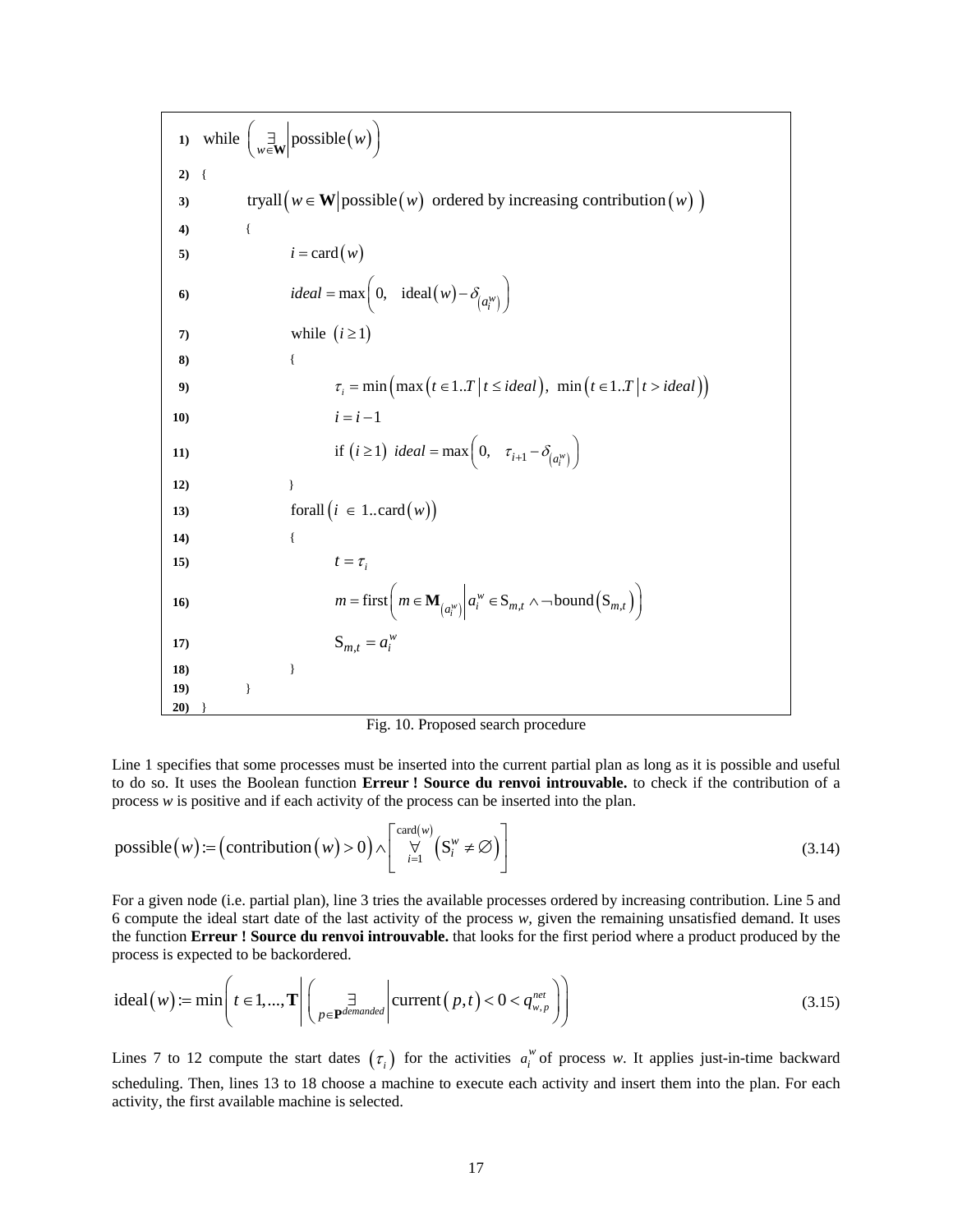#### *Search strategy*

If, for a given node there is no branching alternative, then it is not possible to improve the plan without redrawing or moving activities already in the plan. It is therefore possible to generate alternative solutions by backtracking in the tree to explore other branching alternatives. Many backtracking strategies (or *search strategies*) are already available in the ILOG SOLVER library. During our computational study, we tested Depth-First Search (DFS) and Depth-Bounded Discrepancy search (DDS).

DFS is the most simple and natural way to explore a tree. Once a solution is found, the search backtracks to the last visited node for which there is at least one unexplored alternative. Then, branching is done with the next alternative. This is also termed *chronological backtracking*.

DDS, introduced by Walsh in [33], exploits the idea that "mistakes are more likely to be made near the top of the search tree rather than further down." Consequently, DDS uses the concept of discrepancy, which is defined as: "A discrepancy is any decision point in a search tree where we go against the heuristic" and "The depth of a discrepancy is the level in a binary tree at which we would see the discrepancy." The search is done using successive iterations. At the first iteration, no discrepancy is allowed. For the second iteration, discrepancy is allowed (and mandatory) at the root of the tree. In further iterations (e.g. iteration **i=3**) discrepancies are allowed in the first **i-2** levels of the tree and mandatory at level **i-1**. Fig. 11, inspired from [33], shows how a binary tree would be explored using DDS.



Fig. 11. Exploration of a binary tree using DDS

For a tree that is not binary, ILOG SOLVER transforms it automatically. A node that has *n* children is replaced by a binary sub-tree where each node represents the alternative between branching on a child or on one of its right neighbors.

Generally, implementations of DDS are slower than DFS for trivial reasons. However, if the search procedure exploits a heuristic that is "good", then DDS can give better solutions than DFS for the same computation time.

## **4. Quantitative evaluation**

## **4.1 Data collection and solving**

The two proposed models were tested with real dataset from a representative mid-sized lumber sawmill from the province of Quebec (Canada). Data on products, machines and activities were identified with the manager responsible for the production planning of the entire company. These data define 166 product types, 12 machines of 3 different types and 525 different types of activities. Next, data concerning initial stocks, supply and demand were exported from the enterprise database at four different times in the year (with 2 to 4 weeks between each export). In the models, we used 24 hours periods, the same granularity as used by the company. The planning horizon is 60 days. In the MIP formulation this results in 79 200 binary variables. Table 2 summarizes the four cases.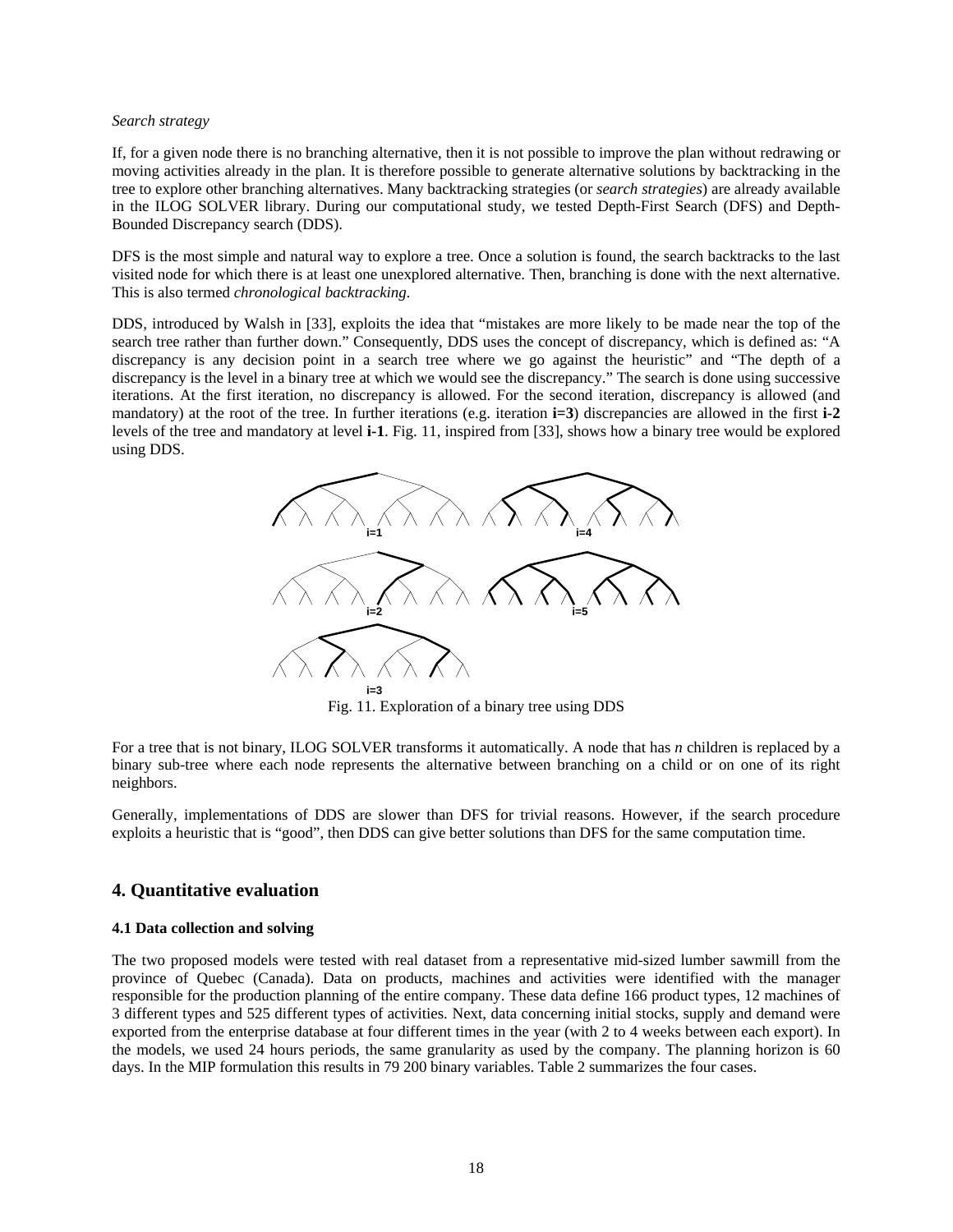| танниех.    |         |            |            |            |
|-------------|---------|------------|------------|------------|
|             | Case #1 | $Case \#2$ | $Case \#3$ | $Case \#4$ |
| $2x3.3 - 4$ | 1.8%    | 14.3%      | 4.0%       | $2.7\%$    |
| $2x41-.2$   | 39.3%   | 29.1%      | 34.0%      | 59.6%      |
| $2x43--4$   | 11.1%   | 31.4%      | 10.4%      | 16.8%      |
| $2x61--2$   | 30.2%   | 11.1%      | 23.6%      | 4.4%       |
| $2x63-4$    | 7.7%    | 8.0%       | $6.1\%$    | 1.3%       |
| Total       | 13.0    | 15.5       | 14.0       | 11.6       |

Table 2 Summary of the datasets shows total demand (in millions of units) and its relative distribution between product families.

The current planning procedure of the company, which we used as a benchmark, is done manually using a spreadsheet. It takes half a day for the expert to build a plan for one mill. Only the first week of each plan is executed as planned. The remaining of the plan is thus subject to change during the next planning phase (the planning is reviewed once a week).

In accordance with section 1.1, the performances of both approaches (MIP and CP) were evaluated with regard to the solution quality according to computation time. The MIP model was solved using ILOG CPLEX 9.1 with an emphasis on the generation of feasible solutions. Computations were stopped after 11 hours. The CP model was solved for the same computation time using the proposed search procedure (with DFS and DDS strategies). The first solution for DFS and DDS are the same (for trivial reasons). After that, DDS quickly improves solution quality. As for DFS, solution quality does not improve during the rest of the 11 hours. Therefore, DFS results were removed from the charts with no loss of information.

## **4.2 Results**

Fig. 12 to Fig. 15 show results for the four cases. The upper bound (UB) is obtained using the manual planning procedure. The lower bound (LB) is the one provided by CPLEX at the end of 11 hours. The gap between these bounds represents the maximum reduction of backorders theoretically achievable by the company.



Fig. 12. Case #1, Backorders (millions of units) vs. computation time (hours)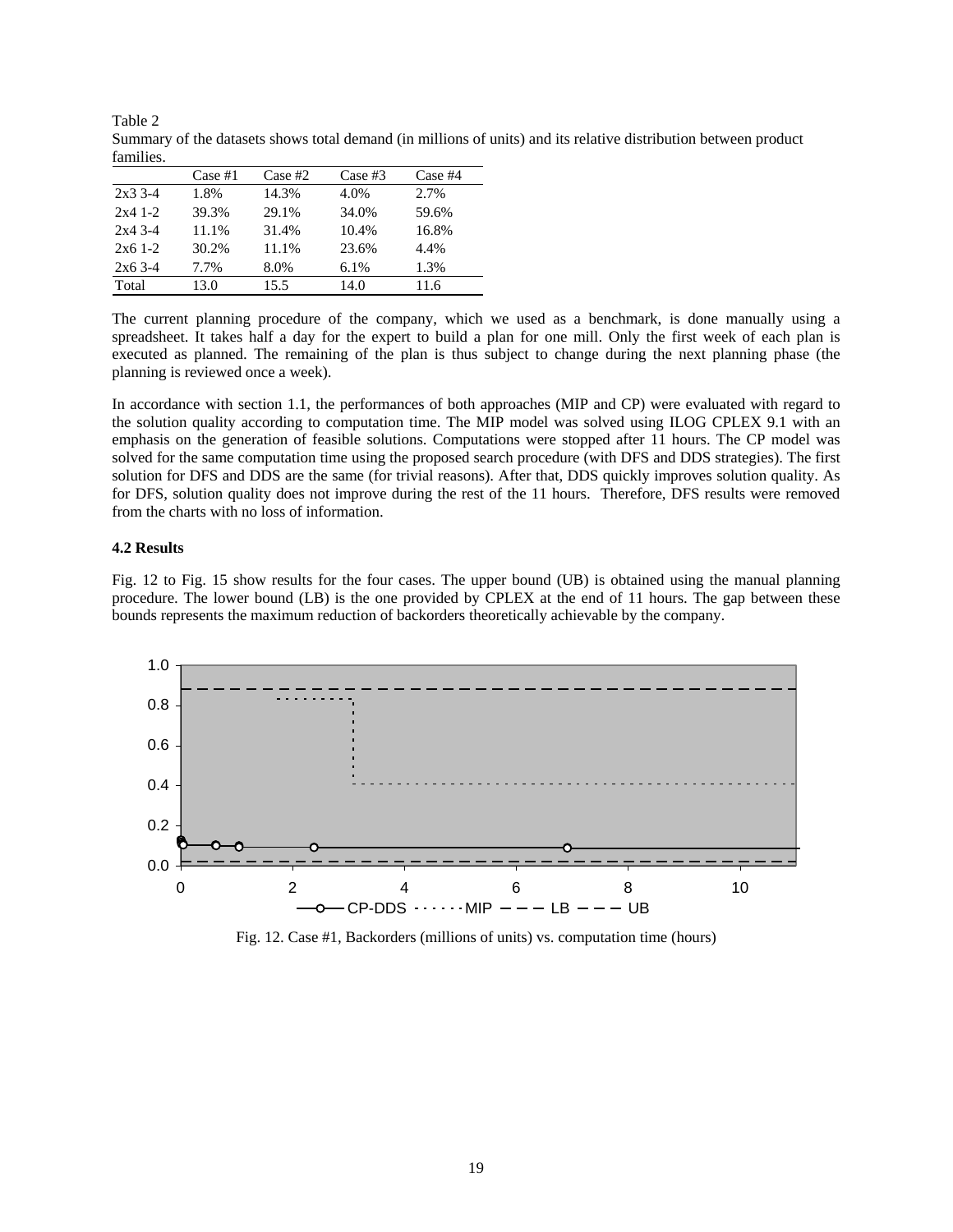

Fig. 13. Case #2, Backorders (millions of units) vs. computation time (hours).

Upper bound at 15.1 (not shown)



Fig. 14. Case #3, Backorders (millions of units) VS computation time (hours)



Fig. 15. Case #4, Backorders (millions of units) VS computation time (hours). No integer solution for the MIP

Considering the size of our test problems, neither the MIP nor the CP approach completed their search within 11 hours. The optimal solution is thus not obtained for any of the problems.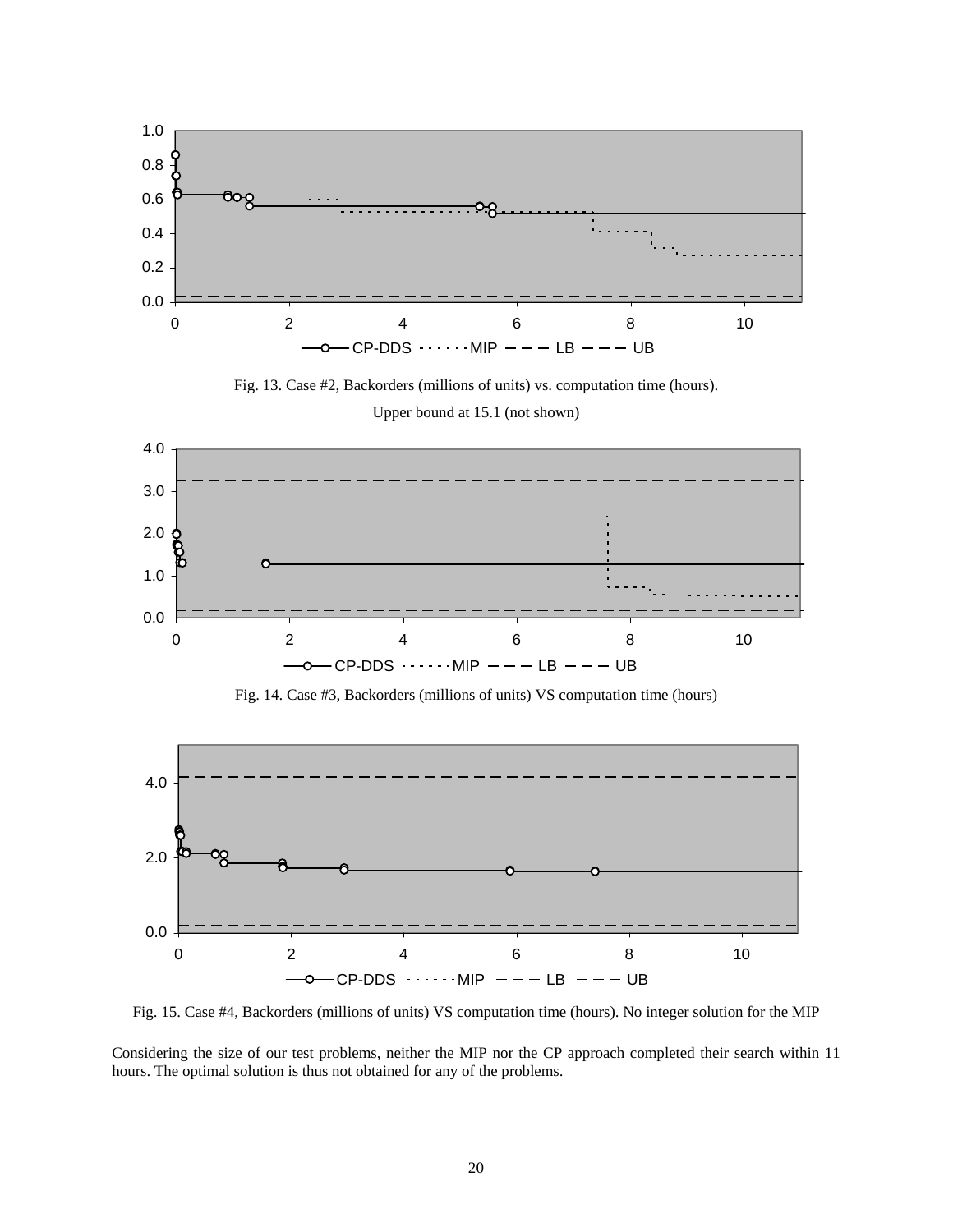For all datasets, the CP approach gives a first solution within a few seconds (12.8; 11.6; 11.9; 12.3). The use of the DDS strategy provides good improvements of solution quality at the beginning of the search. After this it tends to an asymptote. On average, the CP approach provides 75% of the total improvement within five minutes. This result is rather usual with DDS when the branching heuristic used is "informed", therefore making more mistakes close to the root node. DDS first focuses on branching alternatives at the top of the tree, which results in the quick identification of good alternative solutions. Then, DDS focuses on branching alternatives closer to the bottom of the tree, which tends to produce solutions similar to the previous ones [33].

Concerning the MIP, results are very different for each problem instance. In general, it takes a long time to obtain a first solution and it is very poor when compared to CP solutions. For the first case, the best MIP solution after 11 hours is worse than the first solution of the CP. However, for cases 2 and 3 the MIP is better then the CP, but only after a few hours. For the last case, there is no feasible solution with the MIP after 11 hours.

#### *MIP with starting values*

In order to improve the performance of the MIP approach, we tested a mixed approach where the MIP is initialized with the solution provided by the CP approach (after five minutes of search). This mixed approach obtains a good solution quickly (the CP one), while continuing the search with branch-and-bound. This approach was tested with the same four datasets (Fig. 16 to Fig. 18).

In the first case (Fig. 16), the MIP with starting value (MIP-SV) is better than the original MIP and is better than the CP for a computation time greater than 3 hours. Furthermore, the quality of the solutions obtained with this approach also increased. For the second case (Fig. 17), the mixed approach is better than the CP approach for computation times greater than 8 hours. However, the solution is always worst than the non-initialized MIP. For the third case (Fig. 18), the mixed approach is better than the CP approach after 2.5 hours, but the non-initialized MIP found a better solution after 8 hours. For the fourth case, the approach did not improve the initial solution.



Fig. 16. Case #1, MIP with starting values. MIP and upper bound not shown (see Fig. 12)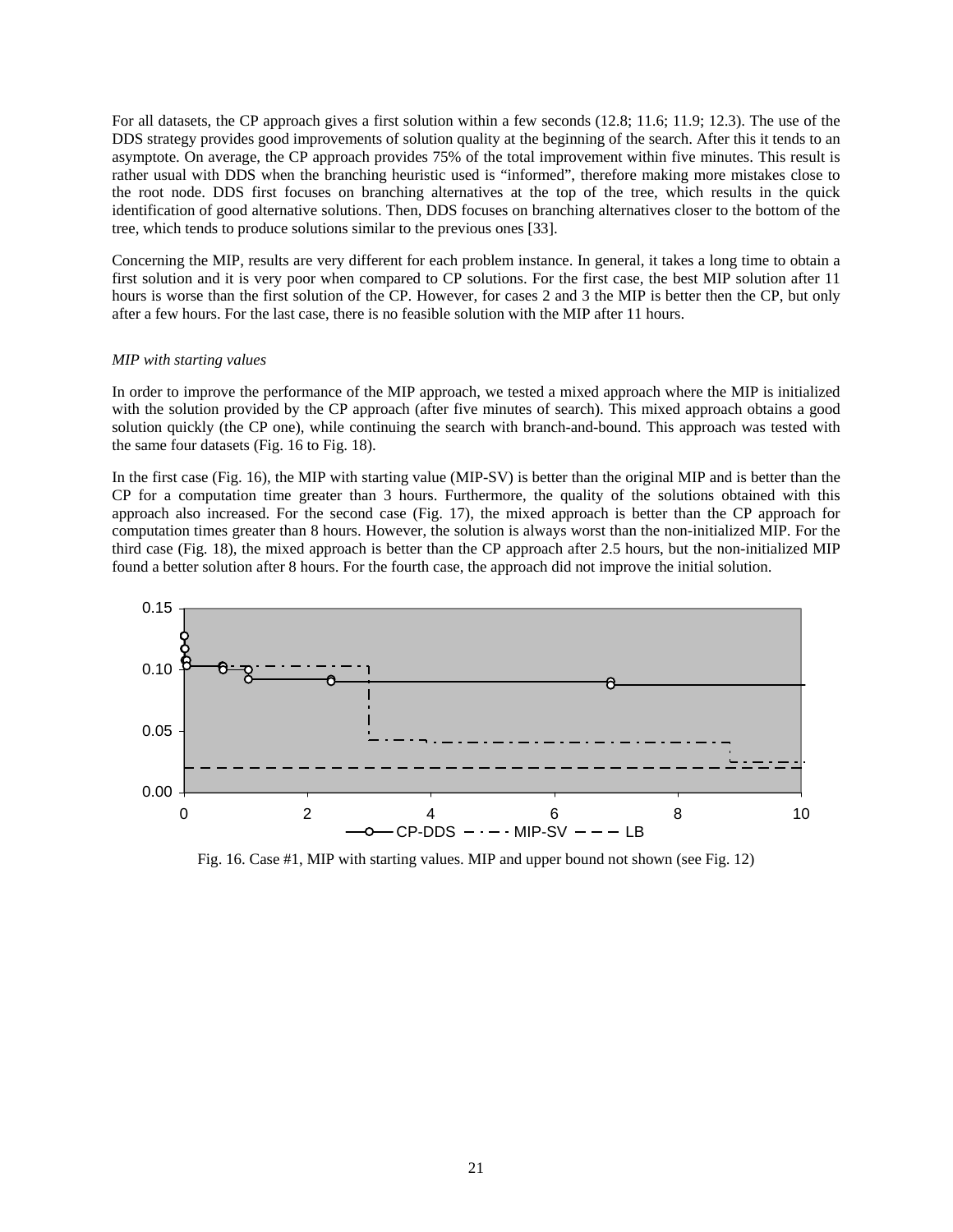

Fig. 18. Case #3, MIP with starting values

In brief, whether or not the MIP is initialized with starting values, solution quality is rather unequal. Due to the large amount of binary variables, the branch-and-bound algorithm is only able to search a small part of the tree.

#### *Quality of the solutions*

Table 3 summarizes solution quality provided by the different tested approaches at different moments of the search. The performance indicators (Fig. 19) used to assess this quality are: (%Gap) the relative gap of the solution ([BEST-LB] / BEST); (%Red) the relative reduction of backorders in comparison to the manual solution ([UB-BEST] / UB); and (%MaxRed) the relative reduction of backorders in comparison to the maximum achievable backorder reduction ([UB-BEST] / [UB-LB]). LB is the lower bound computed by CPLEX after 11 hours when solving the MIP.

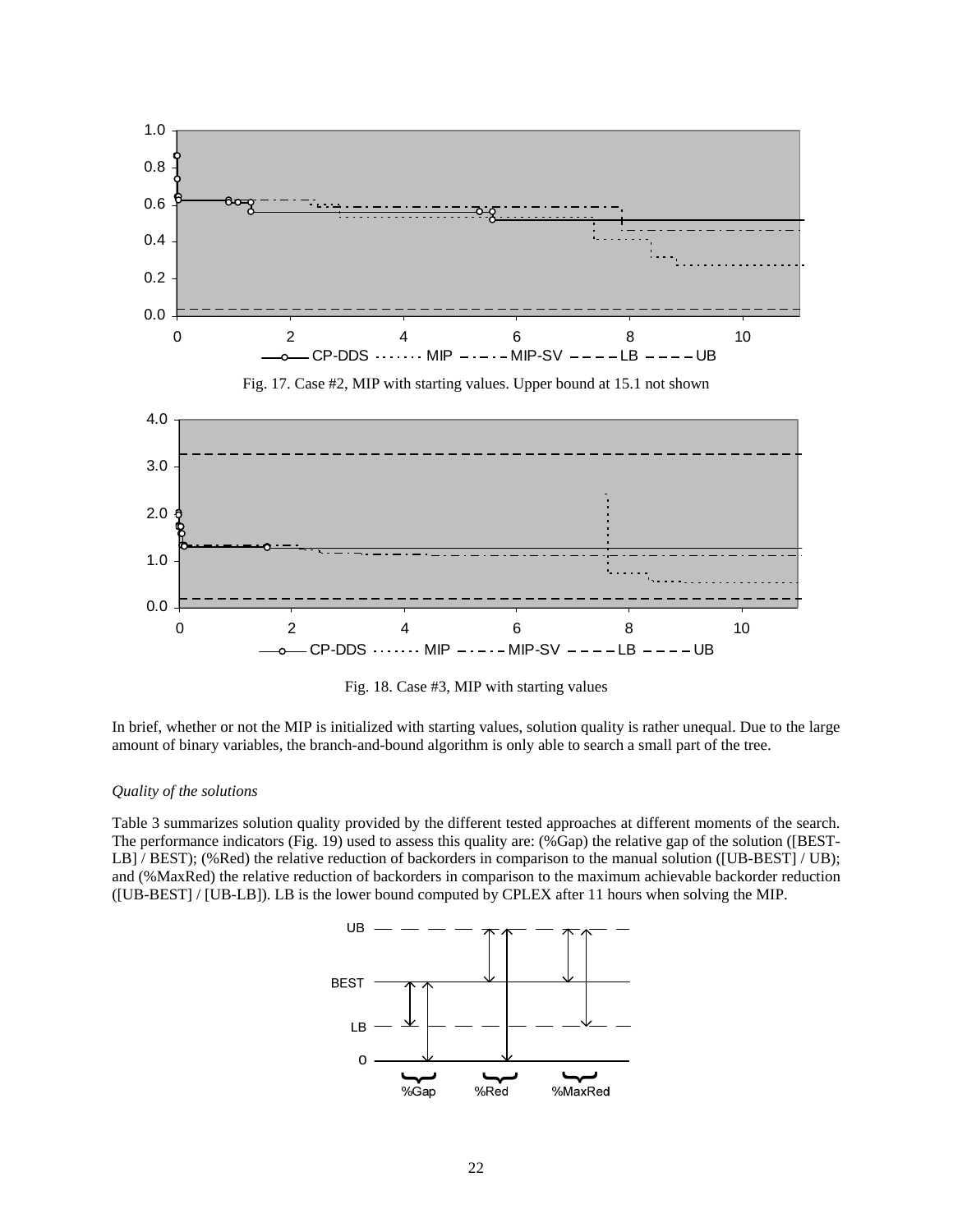## Fig. 19 Definition of the performance indicators

The second indicator (%Red) evaluates the progression of the algorithm over time on a linear scale which is not the case with the relative gap (%Gap), as the divisor changes over time. Furthermore, this measure can be interpreted as the percentage of cost reduction, which is common in the industry. The third indicator (%MaxRed) expresses the same information as (%Red) but the value is normalized to allow the comparison of performance from one dataset to another.

## Table 3

|           |         | Case $#1$     |                          | Case $#2$                |               | Case $#3$  |        |               | Case $#4$  |        |               |                          |        |
|-----------|---------|---------------|--------------------------|--------------------------|---------------|------------|--------|---------------|------------|--------|---------------|--------------------------|--------|
|           |         | <b>CP-DDS</b> | <b>MIP</b>               | MIP-SV                   | <b>CP-DDS</b> | <b>MIP</b> | MIP-SV | <b>CP-DDS</b> | <b>MIP</b> | MIP-SV | <b>CP-DDS</b> | <b>MIP</b>               | MIP-SV |
| 1 minute  | %Gap    | 84.6          |                          |                          | 95.4          |            |        | 89.9          |            |        | 92.7          |                          |        |
|           | %Red    | 85.5          | ٠                        |                          | 95.1          | ۰          |        | 47.3          |            |        | 35.1          |                          |        |
|           | %MaxRed | 87.5          | ٠                        |                          | 95.3          | ۰          |        | 49.9          |            |        | 36.8          | $\overline{\phantom{0}}$ |        |
| 5 minutes | %Gap    | 81.0          | ٠                        |                          | 94.6          | ٠          |        | 86.7          |            |        | 91.0          | $\overline{\phantom{0}}$ |        |
|           | %Red    | 88.3          | $\overline{\phantom{a}}$ |                          | 95.9          | ٠          |        | 59.9          |            |        | 47.9          | $\blacksquare$           |        |
|           | %MaxRed | 90.3          | ٠                        |                          | 96.1          | ٠          |        | 63.2          |            |        | 50.2          | $\blacksquare$           |        |
| 1 hour    | %Gap    | 80.4          | ۰                        |                          | 94.5          |            |        | 86.6          |            |        | 89.5          | $\blacksquare$           |        |
|           | %Red    | 88.6          | ٠                        | $\overline{\phantom{0}}$ | 96.0          | ٠          |        | 60.1          |            | ٠      | 55.2          | $\overline{\phantom{0}}$ |        |
|           | %MaxRed | 90.7          | $\overline{\phantom{a}}$ |                          | 96.2          |            |        | 63.5          |            |        | 58.0          | $\overline{\phantom{0}}$ |        |
|           | %Gap    | 78.3          | 95.2                     | 51.8                     | 94.0          | 93.6       | 94.3   | 86.3          |            | 84.2   | 88.3          |                          |        |
| 5 hours   | %Red    | 89.7          | 53.6                     | 95.4                     | 96.3          | 96.5       | 96.1   | 60.8          |            | 66.1   | 59.8          |                          |        |
|           | %MaxRed | 91.8          | 54.9                     | 97.6                     | 96.5          | 96.7       | 96.3   | 64.3          |            | 69.8   | 62.8          | $\overline{\phantom{0}}$ |        |
| 11 hours  | %Gap    | 77.6          | 95.2                     | 20.4                     | 93.5          | 87.8       | 92.7   | 86.3          | 66.3       | 84.0   | 88.0          | $\overline{\phantom{0}}$ |        |
|           | %Red    | 90.1          | 53.6                     | 97.2                     | 96.6          | 98.2       | 96.9   | 60.8          | 84.2       | 66.5   | 60.7          | $\overline{\phantom{0}}$ |        |
|           | %MaxRed | 92.1          | 54.9                     | 99.4                     | 96.8          | 98.4       | 97.2   | 64.3          | 88.9       | 70.3   | 63.7          |                          |        |

Quality of solution VS computation time (summary)

The gap (%Gap) is rather poor. The best value obtained is for the first dataset with the mixed MIP-CP approach (gap of 20.4%), which is rather modest. However, it is difficult to know if it is the solutions that are poor or the lower bound itself.

Overall, the quality of the CP approach obtains between 50.2% and 96.1% of the theoretical maximum improvement in five minutes, and between 63.7% and 96.8% in 11 hours.

## **5. Conclusion**

In this work, we compared CP and MIP approaches for combined planning and scheduling in the context of huge industrial problems (divergent production system in presence of co-production with alternative processes). We introduced a simple and efficient way to model order lateness within a time-line model. For the CP model, we also proposed a search procedure aiming to produce good solutions in a short amount of time.

Some conclusions can be drawn from the industrial study. First, for short computation time, the CP-DDS approach provided the best solutions of all tested approaches. This CP approach best met the expectations for the real-time agent-based supply chain planning system. However, after a certain time, the CP-DDS approach does not improve significantly. If a few more hours are available, the MIP approach may provide a better solution but nothing is guaranteed with this approach.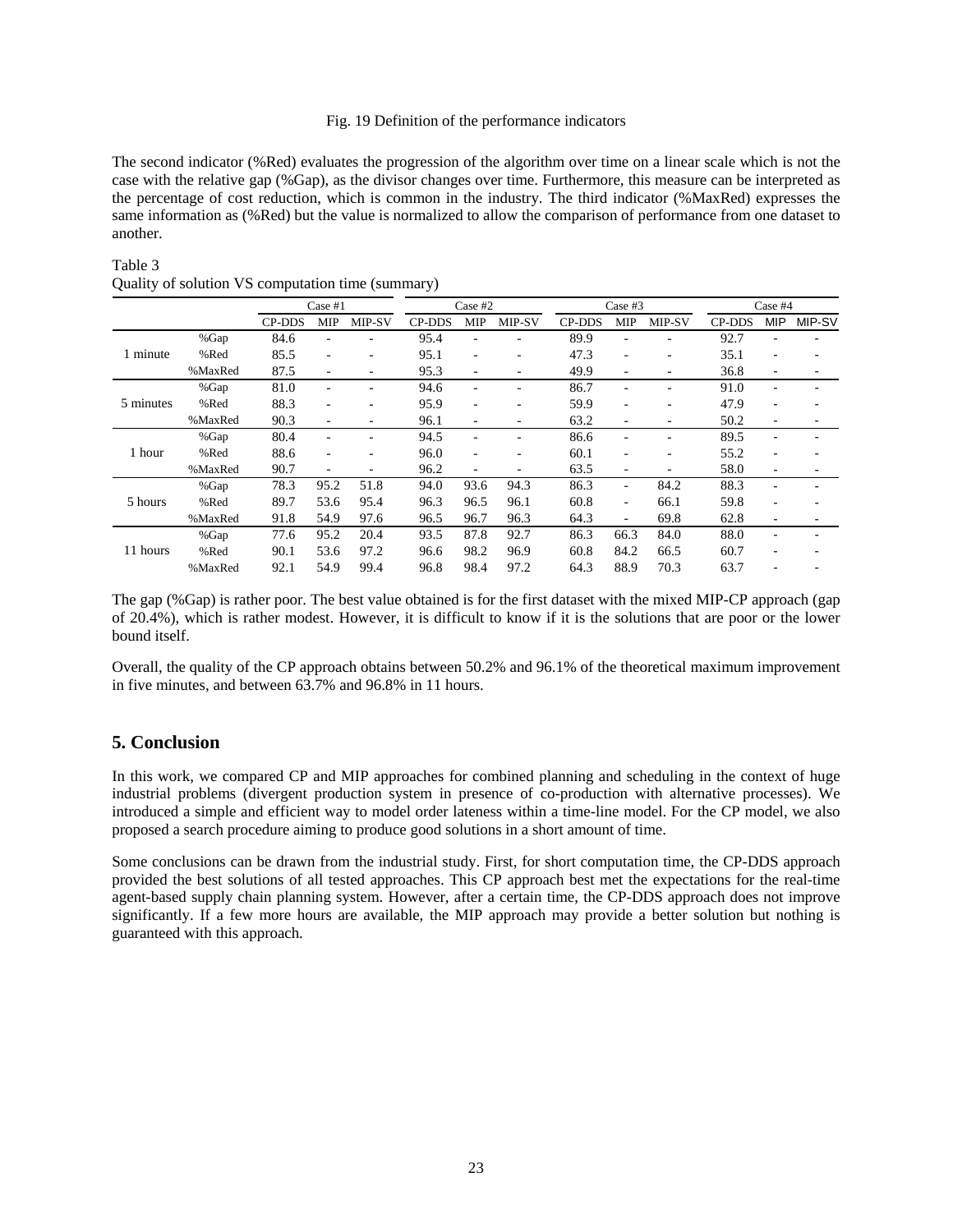## **References**

- [1] Bartak R. Conceptual Models for Combined Planning and Scheduling. Proceedings of CP99 Workshop on Large Scale Combinatorial Optimisation and Constraints. 1999, p. 2-14.
- [2] Frayret JM, D'Amours S, Rousseau A, Harvey S, Gaudreault J. Agent-based Supply Chain Planning in the Forest Products Industry. International Journal of Flexible Manufacturing Systems 2008 (In press).
- [3] Umble MM. Analyzing Manufacturing Problems Using V-A-T Analysis. Production and Inventory Management Journal 1992;33:2:55-60.
- [4] Vila D, Martel A, Beauregard R. Designing logistics networks in divergent process industries: A methodology and its application to the lumber industry. International Journal of Production Economics 2006;102:2:358-78.
- [5] Myers KL, Smith SF. Issues in the Integration of Planning and Scheduling for Enterprise Control. Proceedings of the DARPA Symposium on Advances in Enterprise Control. San Diego; 1999.
- [6] Larsen NE, Alting L. Simultaneous engineering within process and production planning. Proceedings of the Pacific Conference on Manufacturing. Sydney; 1990, p. 1024-31.
- [7] Sormaz DN, Khoshnevis B. Generation of alternative process plans in integrated manufacturing system. Journal of Intelligent Manufacturing 2003;14:6:509-26 .
- [8] Yang YN, Parsaei HR, Leep HR. A prototype of a feature-based multiple-alternative process planning system with scheduling verification. Computer & Industrial Engineering 2001;39:1-2:109-24.
- [9] Husbands P, McIlhagga M, Ives R. Experiments with an ecosystems model for integrated production planning. In: Back T, Fogel DB, Michalewicz Z, editors. Handbook of Evolutionary Computation. Oxford: Oxford University Press; 1995.
- [10] Numao M. Integrated scheduling/planning environment for petrochemical production processes. Expert Systems with Applications 1995;8:2:263-73.
- [11] Khoshnevis B, Qingmei Chen. Integration of process planning and scheduling functions. Journal of Intelligent Manufacturing 1991;2:3:165-76.
- [12] Huang SH, Zhang HC, Smith ML. A progressive approach for the integration of process planning and scheduling. IIE Transactions 1995;27:4
- [13] McDonnell P , Smith G, Joshi SJ, Kumara SRT. Cascading auction protocol as a framework for integrating process planning and heterarchical shop floor control. International Journal of Flexible Manufacturing Systems 1999;11:1:37-62.
- [14] Lee YH, Jeong CS, Moon C. Advanced planning and scheduling with outsourcing in manufacturing supply chain. Computers & Industrial Engineering 2002;43:1-2:351-74.
- [15] Weintraub A , Cormier D, Hodgson T, King R, Wilson J, Zozom A. Scheduling with alternatives: a link between process planning and scheduling. IIE Transactions 1999;31:11:1093-102.
- [16] Shen W, Wang L, Hao Q. Agent-based distributed manufacturing process planning and scheduling: a state-of-the-art survey. IEEE Transactions on Systems, Man and Cybernetics, Part C 2006/07/;36 :4:563-77.
- [17] Wei Tan, Khoshnevis B. A linearized polynomial mixed integer programming model for the integration of process planning and scheduling. Journal of Intelligent Manufacturing 2004/10/;15:5:593-605.
- [18] Li WD, McMahon CA. A simulated annealing-based optimization approach for integrated process planning and scheduling. International Journal of Computer Integrated Manufacturing 2007/01/;20:1:80-95.
- [19] Lee H, Kim S-S. Integration of process planning and scheduling using simulation based genetic algorithms. International